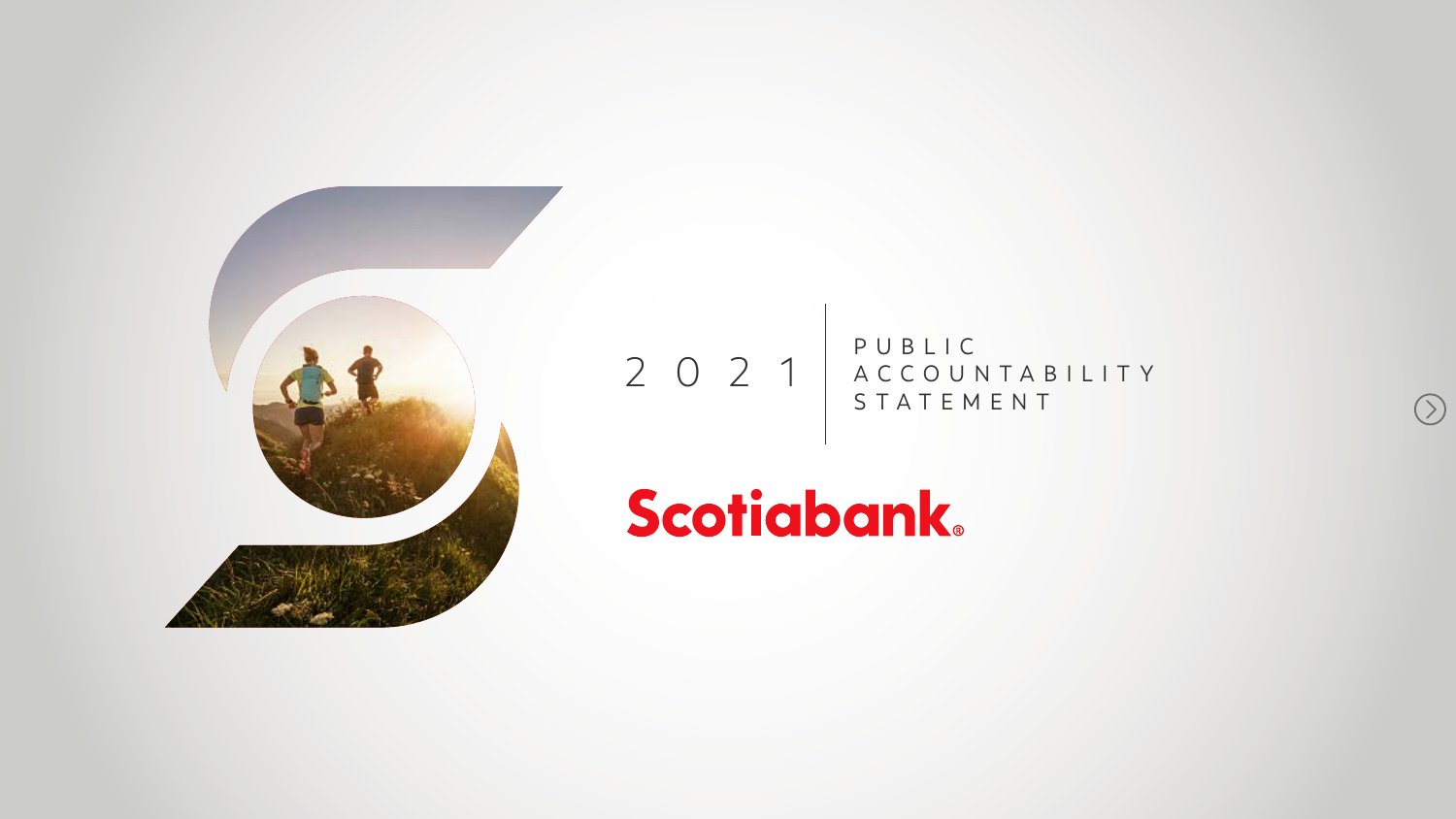## About this Report

### Scope of Reporting

This Public Accountability Statement includes information from November 1, 2020 to October 31, 2021, for the following affiliates of Scotiabank in Canada: Scotia Capital Inc., National Trust Company, Scotia Mortgage Corporation, Scotia General Insurance Company, ADS Canadian Bank, Montreal Trust Company of Canada, Scotia Life Insurance Company, The Bank of Nova Scotia Trust Company, Scotia Dealer Advantage Inc., Roynat Inc., MD Private Trust Company, and MD Life Insurance Company. These affiliates are finance entities or financial institution subsidiaries of Scotiabank operating in Canada that have less than \$1 billion in equity with the exception of Scotia Capital, which has equity in excess of \$1 billion. All currency is stated in Canadian dollars, unless otherwise noted and may be subject to currency exchange rate fluctuations.

### About Scotiabank

Scotiabank is a leading bank in the Americas. Guided by our purpose -*for every future*- we help our customers, their families and their communities achieve success through a broad range of advice, products and services, including personal and commercial banking, wealth management and private banking, corporate and investment banking and capital markets. We have a winning team of over 89,500 employees and assets of approximately \$1.2 trillion (as at October 31, 2021). Scotiabank trades on the Toronto Stock Exchange (TSX: BNS) and New York Stock Exchange (NYSE: BNS). For more information, please visit **[scotiabank.com](https://www.scotiabank.com/)** and follow us on Twitter **[@ScotiabankViews](https://twitter.com/ScotiabankViews)**.

For more information about Scotiabank or to download a copy of the Bank's Annual Report or Environment, Social and Governance Report, visit **[scotiabank.com](https://www.scotiabank.com/)**







- 2 About this Report
- 3 Community Investment and Philanthropic Activity
- 7 Small Business Banking
- 8 Access to Financial Services
- 12 Employees in Canada and Taxes Incurred
- 13 Debt Financing
- 14 Branch Openings, Closings and Relocations

## What's Inside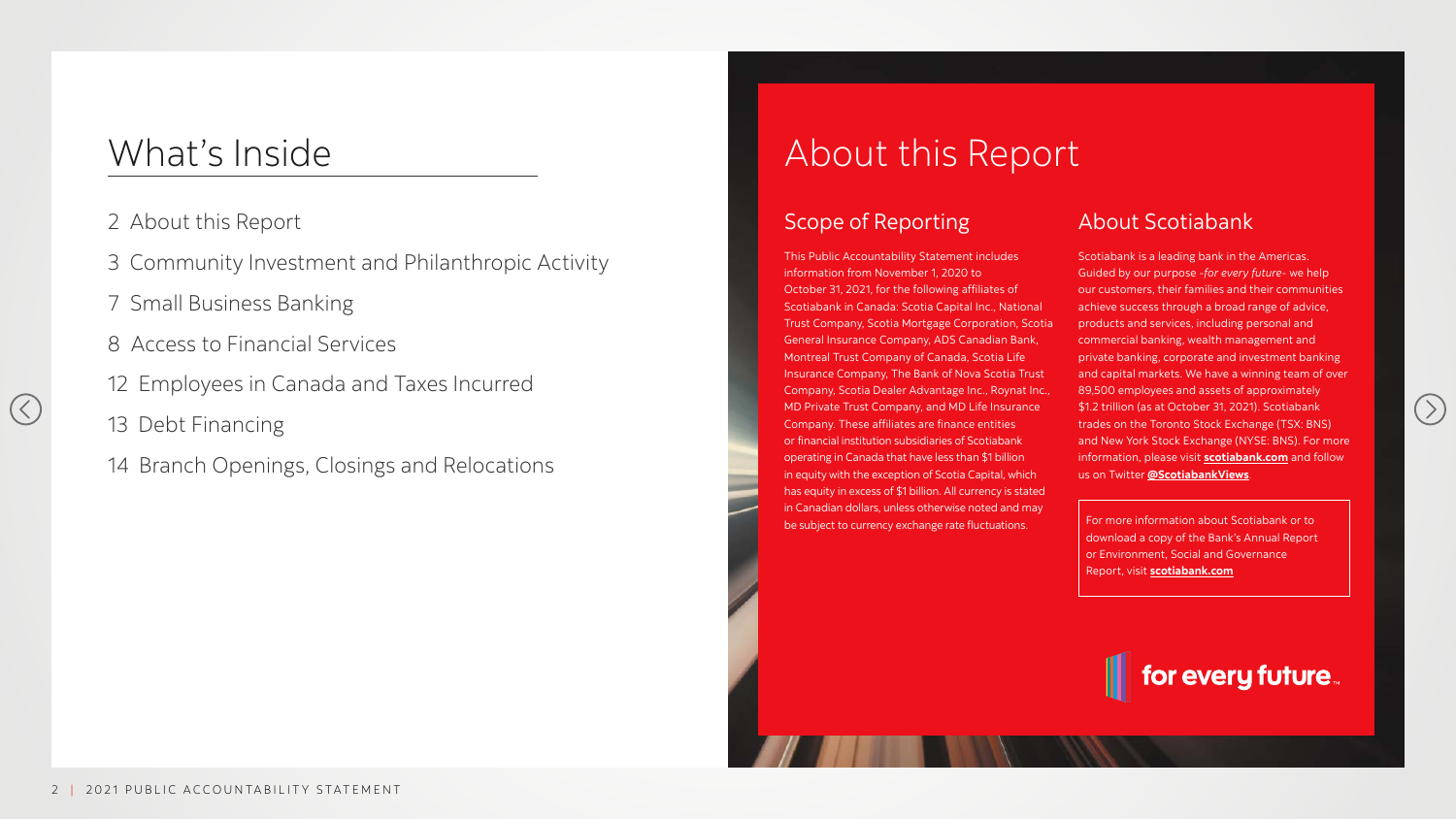SERVICES

**COMMUNITY AND** | SMALL BUSINESS | FINANCIAL | EMPLOYEES IN | DEBT | BRANCHES **PHILANTHROPY**

SMALL BUSINESS | FINANCIAL

EMPLOYEES IN CANADA AND TAXES

DEBT FINANCING

## Community Investment and Philanthropic Activity

At Scotiabank, we are guided by our purpose, *for every future*. We know that the long-term success of our Bank is fundamentally intertwined with the futures of those around us. For this reason, we aim to make a measurable and lasting impact in the communities in which we live and work. Through our business activities and community investment strategy, we strive to strengthen the resilience of our customers and the communities we serve. This approach guides our decision-making, including how we allocate donations. Scotiabank is committed to helping deliver real social impact to enrich communities around us.

In 2021, Scotiabank contributed \$77.1 million in donations, community sponsorships, employee volunteering and other types of community investment globally, of which \$59.7 million was directed to organizations and communities in Canada. In 2021, as in 2020, we targeted a portion of corporate donations to support communities during the COVID-19 pandemic. In addition, Scotiabank employees support their own communities through volunteering, donating 88,093 hours to local causes this year.

#### **THROUGH SCOTIABANK'S COMMUNITY INVESTMENT EFFORTS IN 2021:**

#### **S C O T I A B A N K E M P L O Y E E VOLUNTEER PROGRAM (SEVP)**

As an Imagine Canada Caring Company, Scotiabank gives 1% of pre-tax profits to the communities where our employees live and work in Canada.



Community investment represents all Scotiabank community investments enterprise-wide in Canada, including ScotiaRISE funding. Investment contribution by category for the 2021 fiscal year was independently verified by the London Benchmarking Group (LBG) Canada. LBG is recognized as the global standard for managing, measuring and reporting community investment. Program segmentation (i.e. value for ScotiaRISE Initiatives and Community Investment Initiatives) was not part of this audit.

- Social Services
- $\blacksquare$  Education
	-
- $\blacksquare$  Sports & Recreation  $$6.8$
- $\blacksquare$  Other<sup>1</sup>  $$6.6$

 $\blacksquare$  Health

- $\blacksquare$  Management Costs  $$4.5$
- Arts/Culture/Humanities  $$3.4$
- Employee Volunteering \$1.9

was directed to organizations and communities in Canada

## \$59.7 million

organizations were supported in communities across Canada

### 1,859

<sup>1</sup> Other category includes human and civil rights, environment, animal welfare and other community investments not easily classified into existing categories. \*Millions of dollars

The SEVP is an employee engagement program that encourages individual employees or retirees who have actively volunteered for at least 50 hours in a 12-month period with a qualifying community-based organization to apply for a \$1,000 donation to that organization. In 2021, 183 employees participated in the SEVP, contributing 24,993 hours of active volunteering for organizations in their communities.

#### **S C O T I A B A N K T E A M C O M M U N I T Y P R O G R A M ( S T C P )**

The STCP is an employee engagement program that encourages employees to work together to raise funds in the community for a cause that is important to them. This program drives social impact by raising funds for a charity while encouraging employee engagement and relationship building within the communities where we live and work.

The Bank matches funds when two or more employees raise funds for a qualifying community organization. For teams with fewer than 30 employees, funds raised are matched up to \$3,000. Up to \$15,000 is matched for teams of 30 or more employees. In 2021, a total of 11,817 STCP volunteers supported their communities. Here are three examples:

- Scotiabank employees raised \$260,774 for the Princess Margaret Hospital University Health Network in Toronto through their participation in the Ride to Conquer Cancer.
- A team of Scotiabank employees raised \$65,000 for the B.C. Children's Hospital Foundation through the local sale of chocolate.
- A kettle drive across three branch locations was responsible for raising \$49,938 to contribute to The Salvation Army Kelowna Community Church.



## Employee Community Programs

Scotiabank supports employee volunteering efforts through two formal global employee community programs – the Scotiabank Employee Volunteer Program and the Scotiabank Team Community Program. In 2021, Scotiabank donated \$950,491 through employee community programs.





**3%**

 $$15.7$  $$10.8$  $$10.0$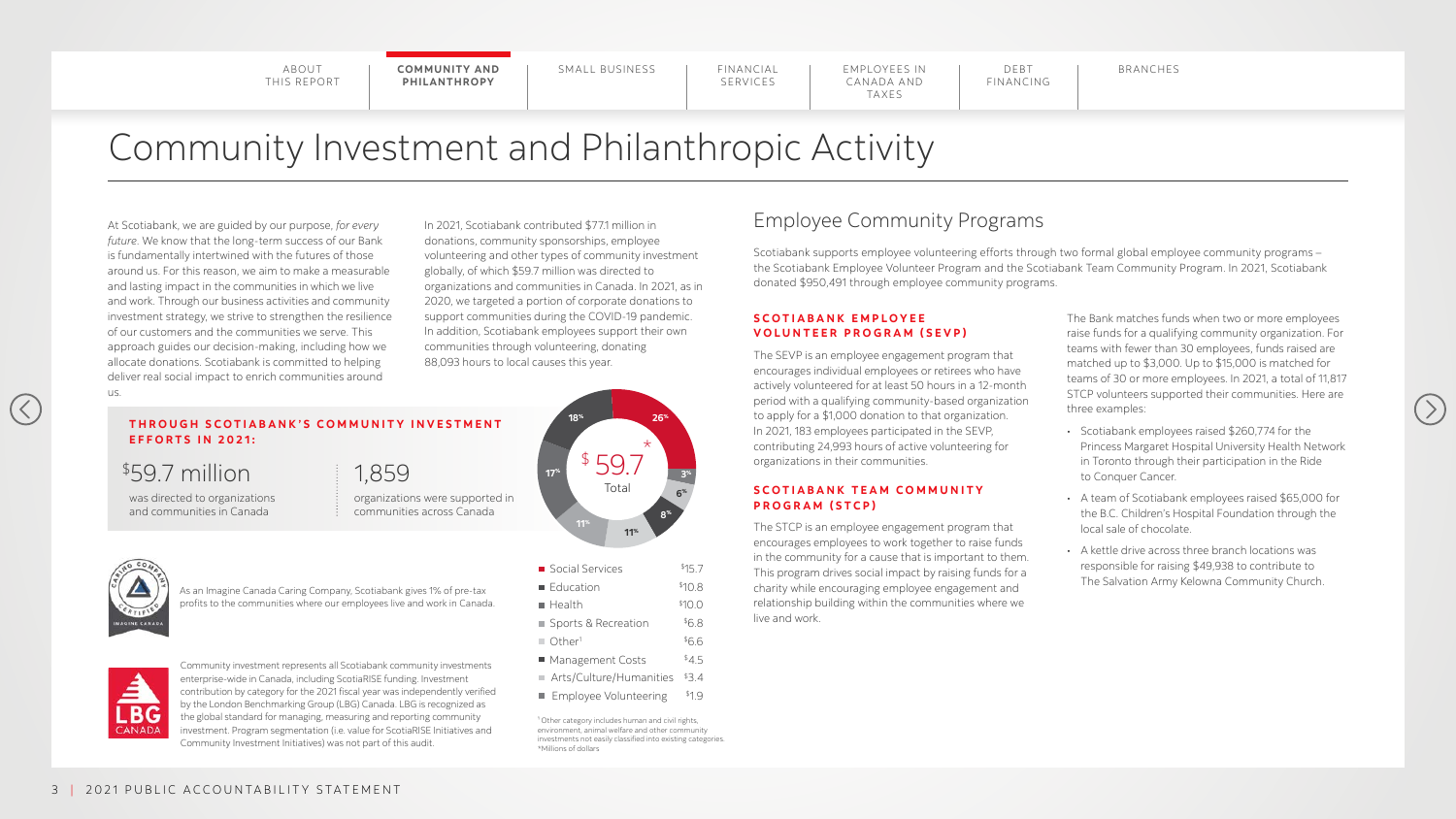EMPLOYEES IN CANADA AND TAXES

DEBT FINANCING

#### **PROMOTING ECONOMIC RESILIENCE T H R O U G H S C O T I A R I S E**

### Community Investment Strategy

Through ScotiaRISE, Scotiabank supports programs and partners with organizations across our footprint that provide the tools people need to improve their education and employment prospects, adapt to changing circumstances and increase the likelihood of financial success. By working together to remove barriers to advancement and increase access to opportunities, we can create a more inclusive and resilient world for everyone. And *for every future*.

 $\left(\right.$ 

#### **Increasing High School Graduation and Post-Secondary Participation**

## We have committed \$500 million in community investment by 2030 to help people RISE. ScotiaRISE









Helping disadvantaged youth to increase their employment prospects, life opportunities and full participation in the economy

#### **Helping Newcomers Feel at Home Faster**

Fast-tracking the way to meaningful employment in order to support their contribution to the prosperity and social fabric of their communities

#### **Removing Barriers to Career Advancement for Disadvantaged Groups**

Helping to enable their full inclusion and financial success

In 2021, Scotiabank launched ScotiaRISE, an international community investment program and strategy to promote economic resilience and inclusion among disadvantaged groups.

In 2021, Scotiabank made \$21.9 million in community investments in Canada aligned with ScotiaRISE, exceeding our goal for the first year of our 10-year commitment.

To learn more please visit: **[ScotiaRISE](https://www.scotiabank.com/ca/en/about/responsibility-impact/scotiarise.html )**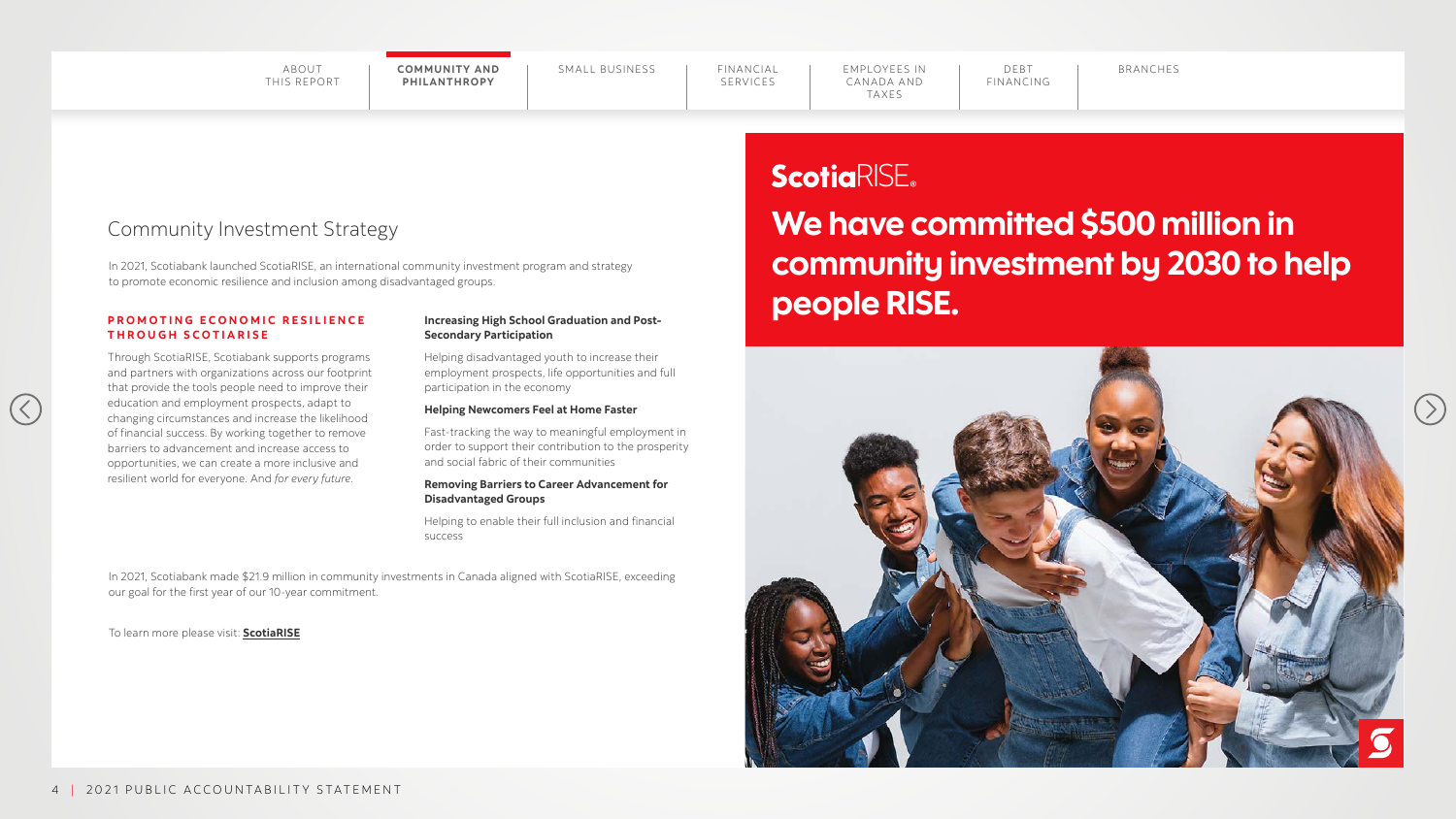## SERVICES

COMMUNITY AND | SMALL BUSINESS | FINANCIAL | EMPLOYEES IN | DEBT | BRANCHES **PHILANTHROPY**

EMPLOYEES IN CANADA AND TAXES

Below are examples of philanthropic initiatives Scotiabank supported.

#### **S U P P O R T I N G N E W C O M E R S TO CANADA**

 $(\langle$ 

#### In August 2021, Scotiabank [pledged \\$500,000](https://www.scotiabank.com/corporate/en/home/media-centre/media-centre/news-release.html?id=3760&language=en) to support the **[Veterans Transition Network \(VTN\), the](https://www.scotiabank.com/corporate/en/home/media-centre/media-centre/news-release.html?id=3760&language=en)  [Afghan Women's Organization Refugee and Immigrant](https://www.scotiabank.com/corporate/en/home/media-centre/media-centre/news-release.html?id=3760&language=en)  [Services and the Afghan Resettlement Fund](https://www.scotiabank.com/corporate/en/home/media-centre/media-centre/news-release.html?id=3760&language=en)** managed

In April 2021, we pledged \$2.5 million to **[Windmill](https://www.scotiabank.com/corporate/en/home/media-centre/media-centre/news-release.html?id=3716&language=en)  [Microlending](https://www.scotiabank.com/corporate/en/home/media-centre/media-centre/news-release.html?id=3716&language=en)**, supporting the reaccreditation of professional women who are new to Canada. Windmill Microlending empowers skilled immigrants and refugees to achieve career success and economic prosperity. Through this investment, Windmill will serve an additional 3,000 newcomer women across Canada by 2025, increasing their income by as much as 300% upon completion of their career success plans. A Windmill loan will empower newcomer women to earn salaries comparable to those of Canadian-born women, offering them economic mobility, inclusion and stability.

by True Patriot Love. VTN has been coordinating efforts to support the care and evacuation of thousands of Afghan interpreters and civilians awaiting safe transport to Canada. The Refugee and Immigrant Services works with refugees and immigrants who have experienced war or persecution to ensure they have a foundation for building a life in Canada.

The Afghan Resettlement Fund is distributed nationally to support the resettlement of Afghan interpreters, locally employed people and their families with legal costs, housing, language training, mental health support, employment training and education. Scotiabank further supports these families through our *StartRight®* Program which provides special newcomer banking advice and solutions to help set these families up for success upon arrival.

We're helping newcomers rise with career mentoring and financial support.



#### **INCREASING HIGH SCHOOL G R A D U A T I O N A N D P O S T - S E C O N D A R Y PARTICIPATION RATES**

#### **I M P R O V I N G A C C E S S TO EDUCATION AND CAREER ADVANCEMENT**

Enabling access to employment opportunities bolsters economic resilience in the communities we serve.

In November 2021, we announced a \$400,000 investment in the **[Dress for Success Professional](https://www.scotiabank.com/corporate/en/home/media-centre/media-centre/news-release.html?id=3784&language=en)  [Women's Group program](https://www.scotiabank.com/corporate/en/home/media-centre/media-centre/news-release.html?id=3784&language=en)** in Canada. Dress for Success empowers women to achieve economic independence through pre-employment and job-retention programs by providing a network of support, professional attire and professional development tools to help women thrive in work and life. To further support Dress for Success in Toronto and to engage our Global Banking and Markets employees across the Bank, Scotiabank sponsored the Bay Street Suit Challenge for the eighth consecutive year, with employees raising over \$30,000 to support the Toronto chapter.

In March 2021, we committed \$100,000 to **[Groupe](https://www.scotiabank.com/corporate/en/home/media-centre/media-centre/news-release.html?id=3672&language=en)  [3737's Fempreneures program](https://www.scotiabank.com/corporate/en/home/media-centre/media-centre/news-release.html?id=3672&language=en)** – an initiative that aims to encourage and develop women entrepreneurs in the fields of science and technology. Fempreneures offers women entrepreneurs personalized support, services and networking opportunities, and accepts 30 participants each year. Scotiabank will also support Groupe 3737's Youth Entrepreneurship program, which is focused on inspiring innovation and increasing awareness of entrepreneurship opportunities among highschool and post-secondary students.

Education directly contributes to financial security and to many key competencies of resilient individuals.

In October 2021, Scotiabank announced a \$750,000 multi-year commitment in **[TakingITGlobal's Connected](https://www.scotiabank.com/corporate/en/home/media-centre/media-centre/news-release.html?id=3754&language=en)  [North program](https://www.scotiabank.com/corporate/en/home/media-centre/media-centre/news-release.html?id=3754&language=en)**. Scotiabank's investment supports the development of Connected North's digital platform to enable program growth and sustainability, helping community partners and educators to more easily access customized learning opportunities aligned to curriculum needs and student interests. Connected North enables First Nations, Métis and Inuit youth to access the support they need to thrive inside the classroom and inspire them to reach their full potential.

> **ScotiaRISE and The Scotiabank Women** Initiative are proud to partner with **Dress for Success Canada Foundation.**



**OF DELISTORIUCCISS** 

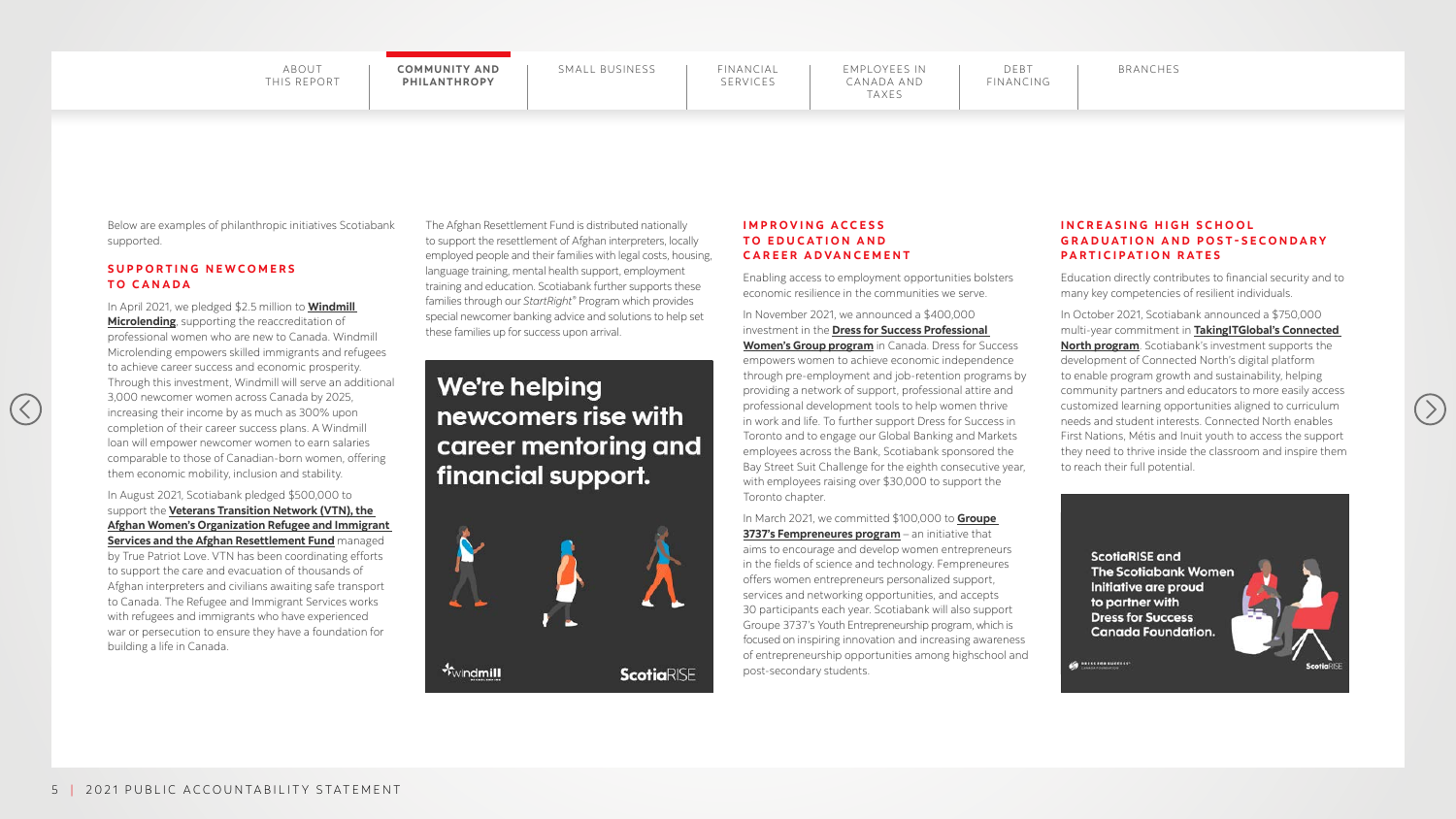#### SERVICES EMPLOYEES IN CANADA AND TAXES DEBT FINANCING COMMUNITY AND | SMALL BUSINESS | FINANCIAL | EMPLOYEES IN | DEBT | BRANCHES

#### **E M P O W E R I N G D I V E R S E COMMUNITIES**

 $\left(\left\langle \right\rangle \right)$ 

Through community partnerships and donations, we are working to build a stronger, more inclusive society by removing social barriers and improving access to opportunities.

**[Scotiabank's Program for Law Students \(SPLS\)](https://www.scotiabank.com/corporate/en/home/media-centre/media-centre/news-release.html?id=3652&language=en)** funds students in six law schools across Canada who are interested in addressing systemic racism through a career in the legal profession. The scholarship mobilizes \$540,000 over five years, providing 18 students with a renewable scholarship, mentorship and career development opportunities. As part of SPLS, a \$60,000 commitment over three years was made to the University of Toronto Law School's Black Future Lawyers (BFL) program with the goal of increasing the number of Black students who attend law school. In 2021, 555 students across grades 10, 11 and 12 at four local Toronto high schools participated in **[Law in Action Within Schools](https://www.lawinaction.ca/)**. Additionally, new BFL chapters were established at York University, Western University and McMaster University, and 101 Black mentors were placed with 134 BFL students.

#### EMPOWERING DIVERSE COMMUNITIES **IN SPORT**

We support every goal – on and off the ice. Since 2008, Scotiabank has supported more than 1.6 million kids through its involvement with minor hockey teams in communities across Canada through the Scotiabank Community Hockey Sponsorship Program.

We are committed to broadening healthcare access for all Canadians and bridging the digital divide for vulnerable populations, helping to build a better and more equitable world. In March 2021, Scotiabank donated \$700,000 to **[Women's College Hospital Foundation](https://www.scotiabank.com/corporate/en/home/media-centre/media-centre/news-release.html?id=3673&language=en)** supporting the Compassionate Fund for the Crossroads Refugee Clinic and the Women's Virtual Program to help drive equitable and accessible healthcare for Canadians.

The Crossroads Compassionate Fund serves newcomers to Canada by funding expenses that are not covered by governments or that are necessary to access additional services, such as childcare or transportation.

In October 2021, Scotiabank launched *[hockey for all](https://www.scotiabank.com/content/scotiabank/corporate/en/home/media-centre/media-centre/news-release.html?id=3758&language=en)*, a new initiative focused on promoting diversity, equity and inclusion in the game of hockey. The platform – introduced on the first day of the National Hockey League's 2021-22 regular season – will contribute \$2 million towards programs that increase diversity among community and grassroots hockey organizations across Canada, concentrating on two distinct areas of focus: cultural and financial.



In December 2020, Kugaaruk, Nunavut was one of the communities selected to work with our long-standing partners, Project North and Canadian North. Together we brought new hockey equipment – skates, protective equipment, helmets, mouthguards, tape and laces – to three communities across Canada's north.

#### **S U P P O R T I N G O U R C O M M U N I T I E S THROUGH THE COVID-19 PANDEMIC**

Canada and the world have grappled with an unprecedented health crisis and economic shutdown related to the effects of the COVID-19 pandemic. Vaccines are a vital tool to better protect people's health and that of our communities.

In June 2021, Scotiabank and Maple Leaf Sports & Entertainment (MLSE) joined forces with the City of

Toronto and Team Toronto vaccination partners to hold a one-day "Our Winning Shot" vaccination event at Scotiabank Arena. 26,771 Torontonians received their shot at the clinic, a number believed to be a world record for most one-day COVID-19 vaccinations given at a single clinic.

In December 2021, we hosted Toronto Kids Vaccine Day at Scotiabank Arena with the City of Toronto and various partners. We helped 1,536 kids aged five to 11 get their first COVID-19 vaccine in a bid to lower the risk of severe disease or hospitalization and help prevent transmission of the virus in households and schools.





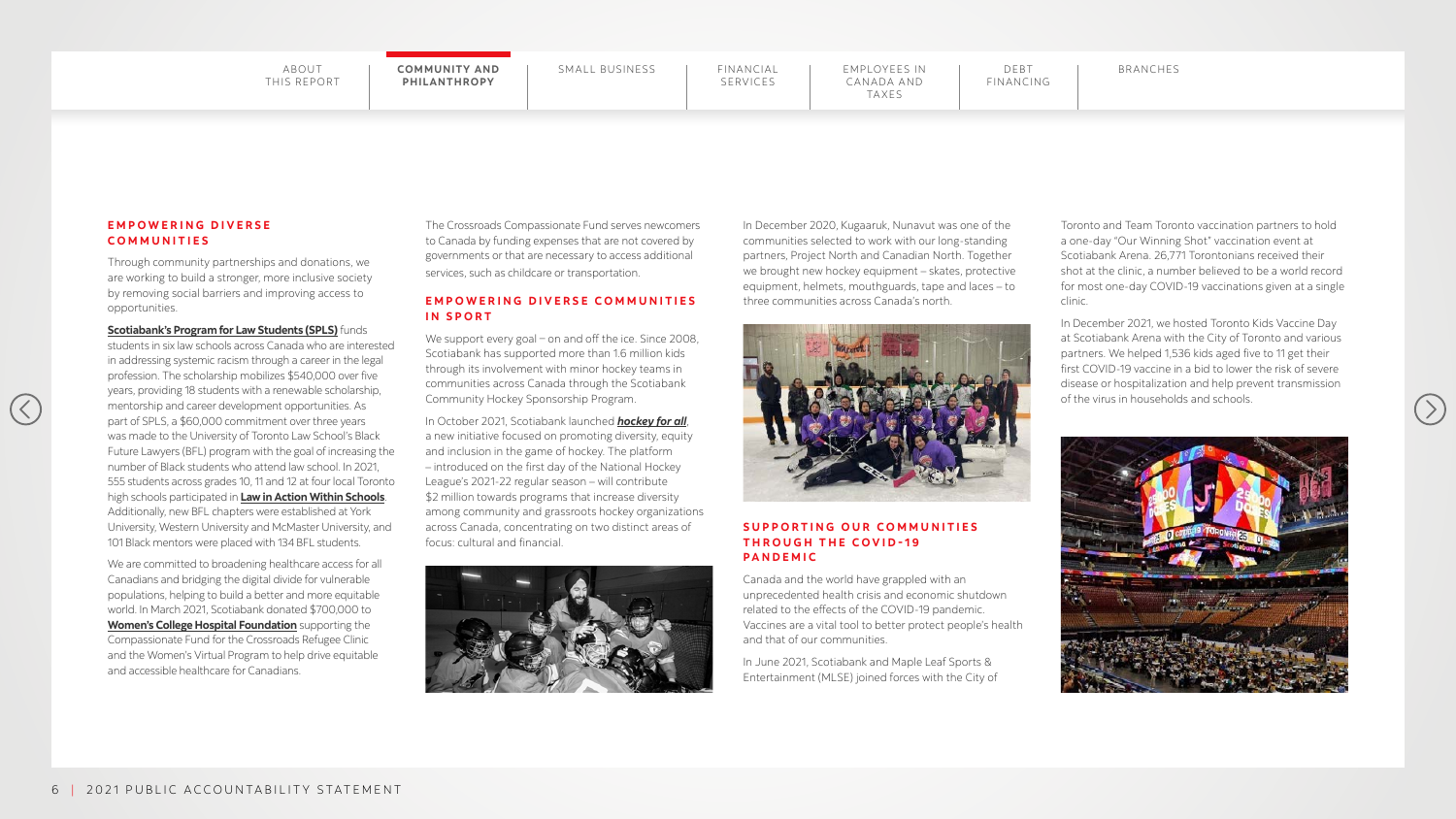COMMUNITY AND PHILANTHROPY

**SMALL BUSINESS | FINANCIAL** 

## SERVICES

EMPLOYEES IN CANADA AND TAXES

## Small Business Banking

#### **SUPPORTING SMALL BUSINESS**

 $(\langle$ 

Access to financing is key to the creation, growth and productivity of small and medium-sized enterprises (SMEs). According to Statistics Canada's Business Register as of December 2020, 97.9% of all businesses had fewer than 100 employees.

SMEs play a vital role in the Canadian economy, accounting for a significant share of business, employment and overall economic activity – and they were also some of the hardest hit by the effects related to the COVID-19 pandemic. We know that small business owners are still very much in need of additional support.

Scotiabank has been there with its customers every step of the way throughout the COVID-19 pandemic, implementing the most ambitious customer relief program in the Bank's history, including targeted support for our small business customers.

Scotiabank continued to support eligible Canadian small business customers affected by the effects of the COVID-19 pandemic through the Canada Emergency Business Account (CEBA), the Business Development Bank of Canada (BDC) Business Credit Availability Program (BCAP) and the BDC Highly Affected Sectors Credit Availability Program (HASCAP). Scotiabank also provides continued access to Small Business Advisors through customized financial advice.



#### **PARTNERSHIPS AND INITIATIVES**

Scotiabank is proud to support the Veterans and Small Business Community Challenge, a pilot project facilitated by the Challenge Factory that is designed to accelerate and enrich small business recruitment, onboarding and hiring of Veterans in individual communities across Canada. The pilot brings together up to 40 Veterans and 40 business owners in the Belleville-Trenton, Ontario, area with a long-term goal of improving the income resiliency in both groups through knowledge and skills exchange and increased employment opportunities.

We have a longstanding partnership with the Canadian Federation of Independent Business, including ongoing sponsorship of its #SmallBusinessEveryDay initiative to help encourage consumers to support and shop local. We recently partnered with Intuit, the global technology platform that offers TurboTax, QuickBooks, Mint, Credit Karma and Mailchimp, to offer Canadian customers and small businesses the ability to share their banking information confidently and easily. Shared customers across Scotiabank and Intuit (including QuickBooks, Mint and TurboTax) will be given greater control over their financial data, time savings with an improved digital experience and enhanced data protection.





Scotiabank's vulnerability model, **[Global AI Platform](https://www.scotiabank.com/content/scotiabank/corporate/en/home/media-centre/media-centre/news-release.html?id=3612&language=en)**, **[C.MEE](https://www.scotiabank.com/content/scotiabank/corporate/en/home/media-centre/media-centre/news-release.html?id=3660&language=en)** and **[SOFIA](https://www.scotiabank.com/ca/en/about/perspectives.articles.digital.2021-01-grm-machine-learning-analytics.html)** are unique innovations in AI and big data in banking globally. The vulnerability initiative was recognized in 2021 with a Best AI Initiative award from The Digital Banker's Global Retail Banking Innovation Awards. Scotiabank also received the Most Innovative in Data award from The Banker's Global Innovation in Digital Banking Awards 2021.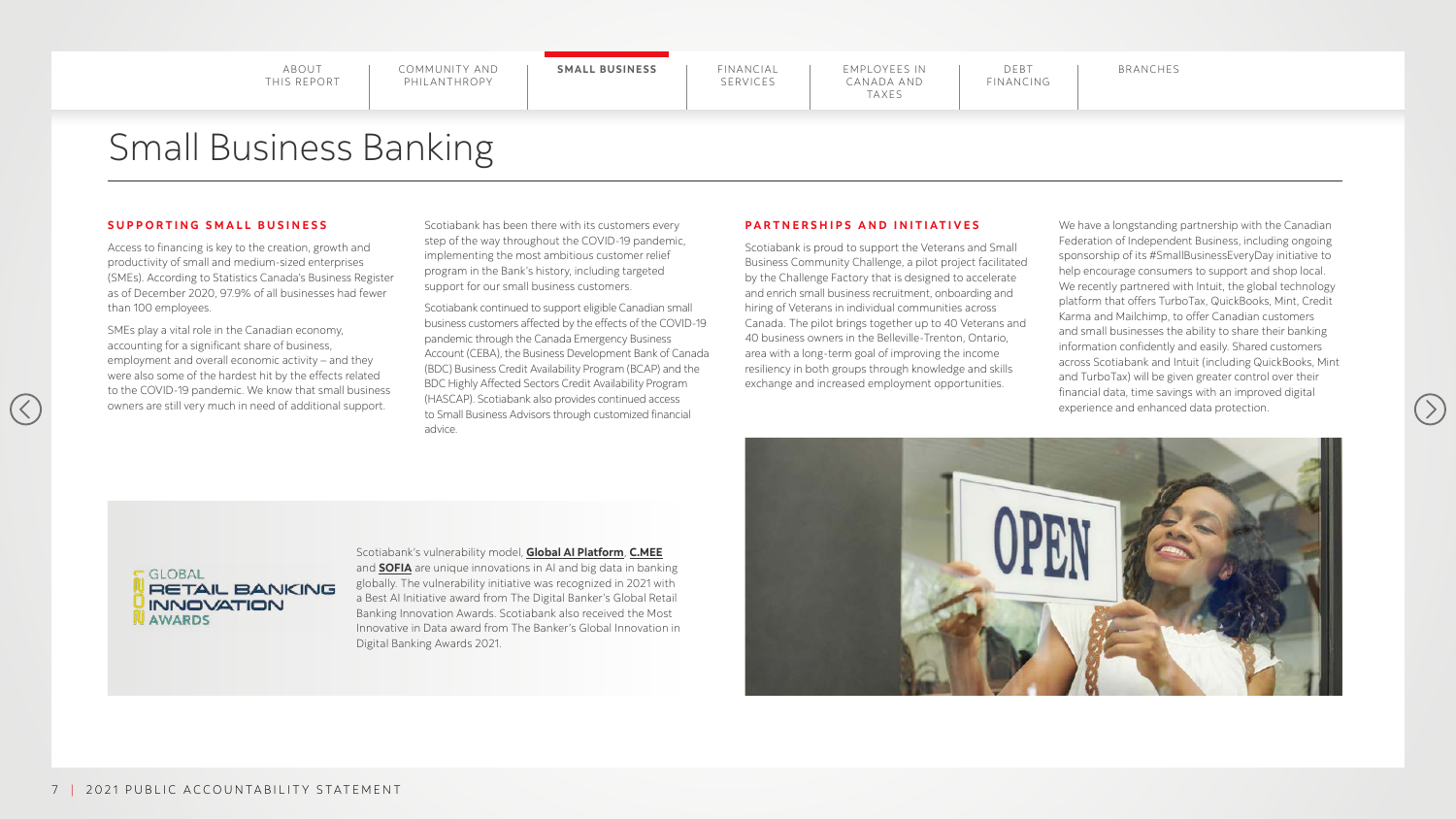COMMUNITY AND PHILANTHROPY

|--|--|--|

## Access to Financial Services

Scotiabank is committed to providing access to financial services and products, including a basic transactional account, at a minimal cost. Scotiabank enhances access to finance by removing social and physical barriers and programs for vulnerable customer segments.

1 For each Premium Period, Premium Interest is calculated daily by applying the Premium Interest Rate to each deposit, including any accumulated Regular Interest, until the end of the Premium Period. Premium Interest is paid at the end of each Premium Period, so long as NO DEBIT TRANSACTION HAS OCCURRED within that Premium Period. When a debit transaction occurs, no Premium Interest is payable for that Premium Period and a new Premium Period of the same length will commence the same day. Refer to Current Rates on www.scotiabank.com for current Momentum<sup>PLUS</sup> Savings Premium Rates, which are subject to change.

| Customer<br>Segment | <b>Basic Banking</b>                                                                                                                                                                                                                                                                                                                                                                                                                                                                                                                                                                                                                                                       | Savings, Investment and Credit Products                                                                                                                                                                                           | Customer<br>Segment                                                                                                              | <b>Basic Banking</b>                                                                                                                                                                                                                                                             | Savings, Investment and Credit Products                                                                                                                                                                                       |
|---------------------|----------------------------------------------------------------------------------------------------------------------------------------------------------------------------------------------------------------------------------------------------------------------------------------------------------------------------------------------------------------------------------------------------------------------------------------------------------------------------------------------------------------------------------------------------------------------------------------------------------------------------------------------------------------------------|-----------------------------------------------------------------------------------------------------------------------------------------------------------------------------------------------------------------------------------|----------------------------------------------------------------------------------------------------------------------------------|----------------------------------------------------------------------------------------------------------------------------------------------------------------------------------------------------------------------------------------------------------------------------------|-------------------------------------------------------------------------------------------------------------------------------------------------------------------------------------------------------------------------------|
| <b>All</b>          | The ScotiaCard® with Visa* Debit allows<br>customers to pay with their debit card online<br>and internationally wherever Visa is accepted.                                                                                                                                                                                                                                                                                                                                                                                                                                                                                                                                 | Bank the Rest® Savings Program (Canada) helps<br>customers improve their savings habits while<br>making every day debit purchases.                                                                                                | No/Low-Fee                                                                                                                       | Scotiabank's Basic Banking Account is a low-cost<br>bank account designed for customers who keep<br>their monthly transactions to a minimum.<br>Beneficiaries of a Registered Disability Savings<br>Plan are eligible to have their Basic Banking<br>Account monthly fee waived. | Scotiabank offers no-fee/low-fee credit card options<br>that provide special benefits for customers.                                                                                                                          |
|                     | ScotiaCard® with Visa* Debit is a debit card,<br>The Scotiabank Momentum <sup>PLUS</sup> Savings Account<br>not a credit card. Any purchases or transactions<br>allows customers to save for multiple goals in one<br>customers make with a ScotiaCard® with<br>account with the choice to save for a 90, 180, 270<br>Visa* Debit are debited directly from their<br>and/or 360-day Premium Period. A longer Premium<br>chequing account.<br>Period earns a higher Premium Interest Rate, if no<br>withdrawals are made. <sup>1</sup> There are no monthly fees or<br>minimum balance requirements so customers can<br>start earning interest from the first dollar saved. |                                                                                                                                                                                                                                   |                                                                                                                                  |                                                                                                                                                                                                                                                                                  | Scotia Momentum <sup>®</sup> No-Fee Visa <sup>*</sup> and the Scotia<br>Momentum® Mastercard <sup>±</sup> cards offer accelerated<br>cash back rewards on categories like gas, groceries,<br>drug stores and recurring bills. |
|                     |                                                                                                                                                                                                                                                                                                                                                                                                                                                                                                                                                                                                                                                                            |                                                                                                                                                                                                                                   | Customers over 60 years of age, through our<br>seniors discount program, enjoy the Basic<br>Banking Account with no monthly fee. | Scotia Momentum <sup>®</sup> Visa <sup>*</sup> card is a low fee credit card<br>at \$39 and offers customers accelerated cash back<br>rewards on categories like gas, groceries, drug stores<br>and recurring bills, with additional insurance benefits.                         |                                                                                                                                                                                                                               |
|                     |                                                                                                                                                                                                                                                                                                                                                                                                                                                                                                                                                                                                                                                                            | The Scotiabank Savings Accelerator Account offers<br>customers a registered and non-registered option<br>and a higher interest rate on their balance as it grows.                                                                 |                                                                                                                                  | Scotiabank's Financial Access Program links<br>survivors of human trafficking to financial<br>services and provides survivors a free chequing                                                                                                                                    | Scotiabank Value® Visa* card is a low fee credit card<br>at \$29, and provides a low annual interest rate.                                                                                                                    |
|                     |                                                                                                                                                                                                                                                                                                                                                                                                                                                                                                                                                                                                                                                                            | Scotiabank Canada offers a variety of credit products<br>from No-Fee to Low-Rate to Rewards (Cashback,<br>Points) to meet customer needs. Scotia SelectPay <sup>™</sup> is<br>a new payment solution for eligible Scotiabank Visa |                                                                                                                                  | account for 12 months, a savings account, as<br>well as financial literacy instruction with a<br>specially designated advisor.                                                                                                                                                   | Scotiabank® American Express®* card has no annual<br>fee and allows customers to earn Scotia Rewards<br>points to redeem towards travel, merchandise and<br>other rewards.                                                    |
|                     |                                                                                                                                                                                                                                                                                                                                                                                                                                                                                                                                                                                                                                                                            | credit cards that provides customers with the option<br>to convert purchases made on their credit card into<br>fixed monthly installment payments with no interest<br>rate on your plan and a low fee.                            |                                                                                                                                  |                                                                                                                                                                                                                                                                                  | Scotiabank® GM <sup>†</sup> Visa <sup>*</sup> card allows customers to earn<br>GM Earnings that can be used towards the purchase<br>or lease down payment of any eligible new Chevrolet,<br>Buick, GMC or Cadillac vehicle.   |
|                     |                                                                                                                                                                                                                                                                                                                                                                                                                                                                                                                                                                                                                                                                            | The new Scene+ <sup>™</sup> is an evolved loyalty program with<br>the foundation of SCENE® and Scotia Rewards®.<br>Members can earn and redeem Scene+ points for<br>travel, shopping and banking too.                             |                                                                                                                                  |                                                                                                                                                                                                                                                                                  | SCENE <sup>®</sup> Visa <sup>*</sup> card allows customers to earn SCENE <sup>®</sup><br>reward points to redeem towards movies, entertainment<br>and more.                                                                   |

® Registered trademarks of The Bank of Nova Scotia

\* Trademark of Visa International Service Association and used under license

± Mastercard, Priceless Cities and Tap & Go are registered trademarks, and the circles design, Masterpass and Mastercard Global Services are trademarks of Mastercard International Incorporated and used under license by The Bank of Nova Scotia

®\* American Express is a registered trademark of American Express. This credit card program is issued and administered by The Bank of Nova Scotia under license from American Express. ◊ Registered trademark of SCENE IP LP, used under license.

† Registered trademark of General Motors LLC. The Bank of Nova Scotia is an authorized user of General Motors LLC marks for the GM Card program. ™Trademark of the Bank of Nova Scotia. ™ Trademark of the Bank of Nova Scotia

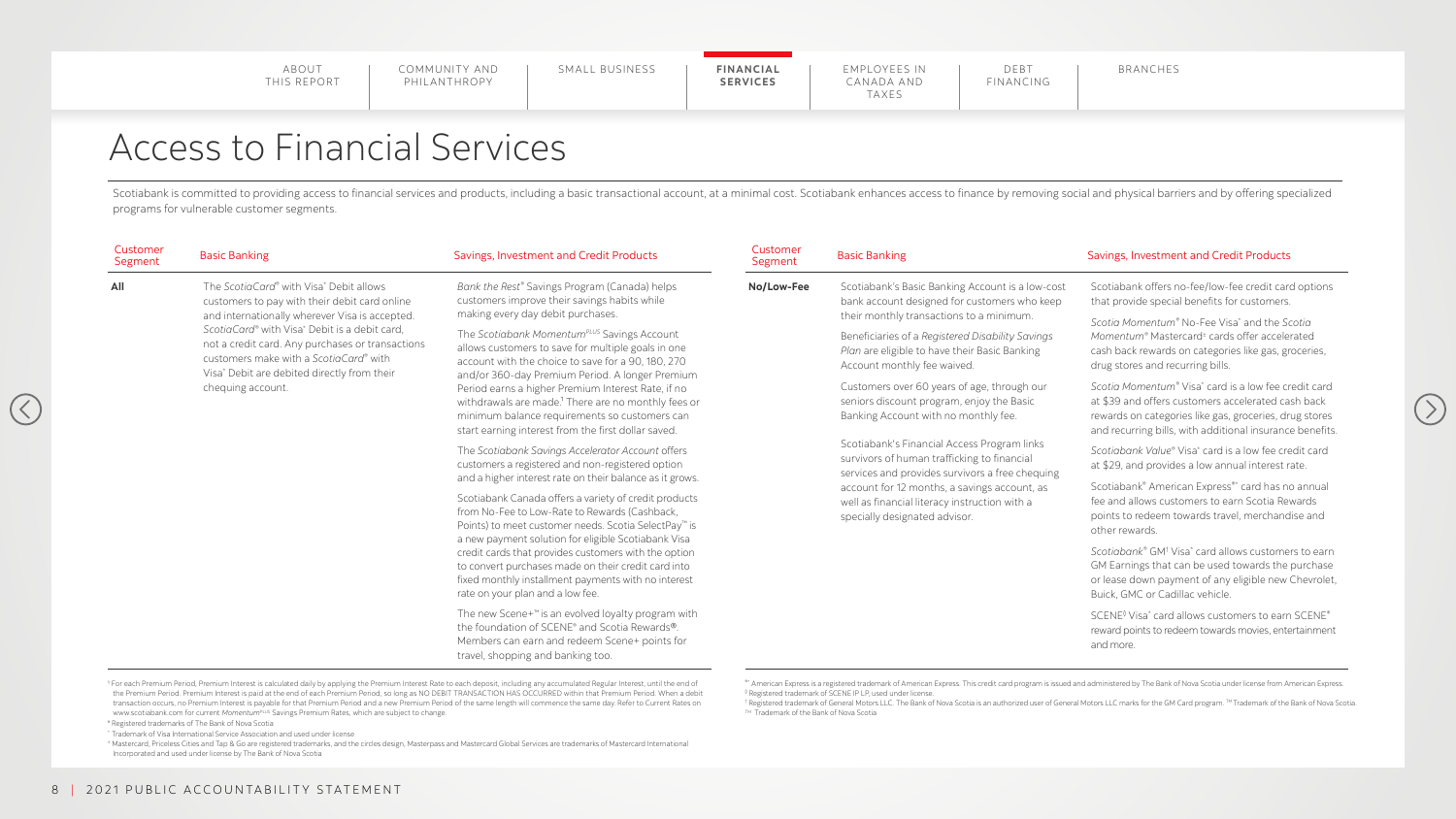COMMUNITY AND PHILANTHROPY

| FINANCING<br><b>SERVICES</b><br>CANADA AND<br>TAXES |
|-----------------------------------------------------|
|-----------------------------------------------------|



®\* American Express is a registered trademark of American Express. This credit card program is issued and administered by The Bank of Nova Scotia under license from American Express. ™ Trademark of the Bank of Nova Scotia

| Customer<br>Segment | <b>Basic Banking</b>                                                                                                                                                                                                                                                                                                                                                                                                                                                                                                                                                                                                                                                                                                                                                                                                                          | Savings, Investment and Credit Products                                                                                                                                                                                                                                                                                                                                                                                                                                                                                                                                                                                                                                                                                | Customer<br>Segment                                                                                                                                                                                                                                                                                                                                                                               | <b>Basic Banking</b>                                                                                                                                                                                                                                                                                                                                                                                                                                                                                                                                                                                                                                                                                                                                                                                      | Savings, Investment and Credit Products                                                                                                                                                                                                                                                                                                                                                                                                                                                                                                                                                                                                                                         |  |
|---------------------|-----------------------------------------------------------------------------------------------------------------------------------------------------------------------------------------------------------------------------------------------------------------------------------------------------------------------------------------------------------------------------------------------------------------------------------------------------------------------------------------------------------------------------------------------------------------------------------------------------------------------------------------------------------------------------------------------------------------------------------------------------------------------------------------------------------------------------------------------|------------------------------------------------------------------------------------------------------------------------------------------------------------------------------------------------------------------------------------------------------------------------------------------------------------------------------------------------------------------------------------------------------------------------------------------------------------------------------------------------------------------------------------------------------------------------------------------------------------------------------------------------------------------------------------------------------------------------|---------------------------------------------------------------------------------------------------------------------------------------------------------------------------------------------------------------------------------------------------------------------------------------------------------------------------------------------------------------------------------------------------|-----------------------------------------------------------------------------------------------------------------------------------------------------------------------------------------------------------------------------------------------------------------------------------------------------------------------------------------------------------------------------------------------------------------------------------------------------------------------------------------------------------------------------------------------------------------------------------------------------------------------------------------------------------------------------------------------------------------------------------------------------------------------------------------------------------|---------------------------------------------------------------------------------------------------------------------------------------------------------------------------------------------------------------------------------------------------------------------------------------------------------------------------------------------------------------------------------------------------------------------------------------------------------------------------------------------------------------------------------------------------------------------------------------------------------------------------------------------------------------------------------|--|
| Women               | Please refer to the profile of the Scotiabank Women Initiative® program on page 10.                                                                                                                                                                                                                                                                                                                                                                                                                                                                                                                                                                                                                                                                                                                                                           |                                                                                                                                                                                                                                                                                                                                                                                                                                                                                                                                                                                                                                                                                                                        | Indigenous                                                                                                                                                                                                                                                                                                                                                                                        | There are 27 Indigenous Banking Centres, including four on-reserve branches, across Canada. These Centres<br>offer all banking services including business banking, wealth and retail services to Indigenous Peoples,                                                                                                                                                                                                                                                                                                                                                                                                                                                                                                                                                                                     |                                                                                                                                                                                                                                                                                                                                                                                                                                                                                                                                                                                                                                                                                 |  |
| <b>Seniors</b>      | The Scotiabank® Gold American Express®* card<br>Customers aged 60 and over automatically<br>receive a discount off the applicable monthly<br>allows cardholders to earn points at accelerated<br>earn rates on certain spend categories. It also<br>account fee.<br>offers no foreign transaction fees (exchange rate<br>still applies) and comprehensive travel insurance<br>coverage for customers of all ages, including those<br>65 and older. Cardholders over 65 years of age also<br>receive a discounted annual fee.<br>The Scotiabank Passport <sup>™</sup> Visa Infinite <sup>*</sup> card offers<br>travel benefits including no foreign transaction fees<br>(exchange rate still applies) and access to airport<br>lounges. It offers comprehensive travel insurances for<br>customers of all ages, including those 65 and older. |                                                                                                                                                                                                                                                                                                                                                                                                                                                                                                                                                                                                                                                                                                                        | businesses and governments.<br>In 2021, we continued to build on Scotiabank's Indigenous Cultural Competency program by conducting over<br>two dozen workshops, learning sessions and webinars designed to increase Scotiabank employees'<br>knowledge of Indigenous cultures, histories, traditions and languages and complement the Bank's Indigenous<br>learning module and resource database. |                                                                                                                                                                                                                                                                                                                                                                                                                                                                                                                                                                                                                                                                                                                                                                                                           |                                                                                                                                                                                                                                                                                                                                                                                                                                                                                                                                                                                                                                                                                 |  |
|                     |                                                                                                                                                                                                                                                                                                                                                                                                                                                                                                                                                                                                                                                                                                                                                                                                                                               | <b>Newcomers</b>                                                                                                                                                                                                                                                                                                                                                                                                                                                                                                                                                                                                                                                                                                       | Scotiabank's StartRight® Program addresses the<br>banking needs of newcomers to Canada by offering<br>pre- and post-arrival account opening, multilingual<br>services, assistance in understanding Canadian<br>finances and advice along their settlement journey. It<br>is an extensive program to help newcomers establish a<br>firm footing and reach their financial goals.                   | Permanent residents and foreign workers (as well as<br>international students) can take advantage of the<br>numerous benefits under the StartRight® Program,<br>including access to credit with no credit history.<br>In 2021, we enhanced our lending policies to enable<br>up to a \$15,000 credit limit for newcomers and up<br>to a \$5,000 credit limit for students, and enhanced                                                                                                                                                                                                                                                                                                                                                                                                                   |                                                                                                                                                                                                                                                                                                                                                                                                                                                                                                                                                                                                                                                                                 |  |
| Youth               | The Student Banking Advantage® Plan provides a<br>no-fee banking account with unlimited debit<br>transactions and unlimited Interac <sup>t</sup> e-Transfers for<br>full-time students of a university, college or<br>another recognized post-secondary school in<br>Canada or the United States.<br>Getting There Savings Program for Youth is a<br>no-fee account with unlimited debit transactions<br>for children under 19 years of age.                                                                                                                                                                                                                                                                                                                                                                                                  | Scotiabank offers students an opportunity to build<br>credit for the future using the SCENE <sup>®</sup> Visa <sup>*</sup> card,<br>with no minimum income requirement. The no<br>annual fee SCENE <sup>®</sup> Visa <sup>*</sup> card allows students to earn<br>SCENE <sup>®</sup> rewards points to redeem towards movies,<br>entertainment and more.<br>The ScotiaLine® Personal Line of Credit for Students is<br>a personal line of credit for students who are seeking<br>to fund their post-secondary education and establish<br>a credit record. Students can make interest-only<br>payments while they are still in school and enjoy<br>an interest-only grace period for 12 months<br>following graduation. |                                                                                                                                                                                                                                                                                                                                                                                                   | In 2021, we launched the Afghan Refugee program to<br>support Afghan refugees via an exception refugee<br>program, including 1-year free banking for a day to<br>day banking account, unsecured credit card with a<br>limit up to \$1,000, a free small safety deposit box<br>and financial literacy materials with support from the<br>Afghan Women's Organization Refugee and<br>Immigrant Services.<br>To support newcomers to Canada during the<br>COVID-19 pandemic, we continued the Remote<br>Account Opening Program for newcomers, allowing<br>urgent access to their account and funds during the<br>14-day self-isolation period. We also launched a<br>pre-arrival international student video to help<br>students prepare for arrival in Canada, especially<br>from a financial perspective. | our mortgage offering to simplify the program and<br>enable better access for newcomers.<br>The Scotiabank Student Guaranteed Investment<br>Contract Program is available to students in India,<br>China, Vietnam, the Philippines, Pakistan, Brazil,<br>Peru and Colombia, enabling them to complete<br>an online bank account application and wire up to<br>\$50,000 before moving to Canada. This program<br>helps secure a study permit and allows for a much<br>smoother transition to Canada. A similar program<br>(International Account Opening Program) is available<br>for newcomers from 17 countries to transfer up to<br>\$50,000 before moving to Canada as well. |  |

† *Interac* e-Transfer is a registered trademark of Interac Corp. and is used under license

® Registered trademarks of The Bank of Nova Scotia

 $\mathcal{R}$ 

◊ Registered trademark of SCENE IP LP, used under license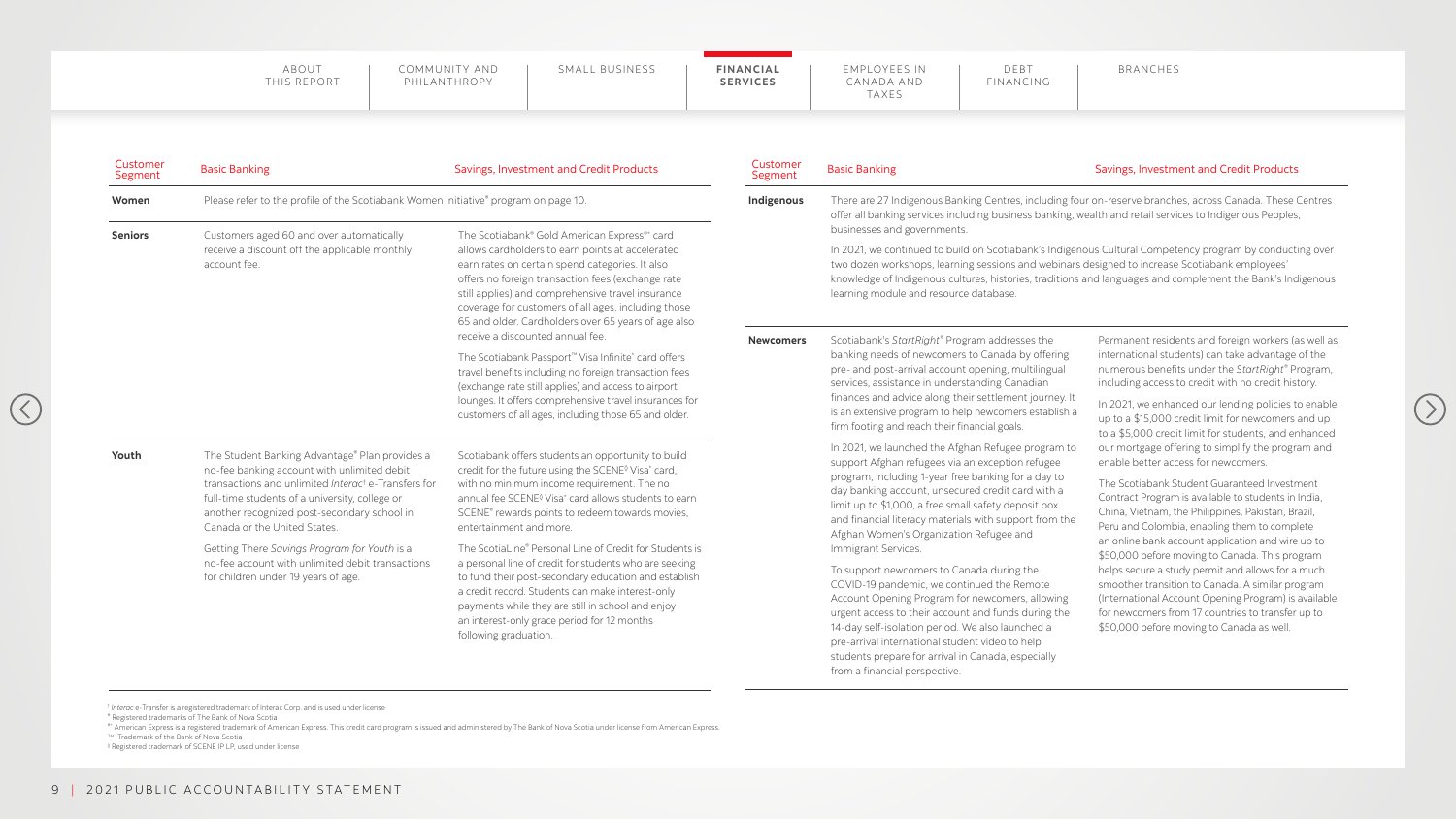COMMUNITY AND PHILANTHROPY

## **SERVICES**

EMPLOYEES IN CANADA AND TAXES

#### **PHYSICAL ACCESS TO BANKING**

Scotiabank is committed to ensuring that everyone has access to basic banking services. Since 2003, all new and renovated Scotiabank branches and facilities in Canada meet or exceed the Canadian Standards Association (CSA) accessibility guidelines. As of 2021, accessibility is above 97% in all public areas of existing Canadian branches and the Bank is working towards 100% accessibility. Internationally, Scotiabank aims to apply CSA standards in all new branches, as well as significant renovations. Scotiabank has nearly 3,600 automated banking machines (ABMs) in Canada, which are designed for easy accessibility:

#### **BREAKING DOWN BARRIERS FOR WOMEN**

 $(\langle$ 

- ABMs have a minimum standard height for the card reader, keypad, passbook printer, screen and transaction receipt slot to provide better access for customers in wheelchairs.
- ABMs in most branches have features such as grab bars to assist persons with mobility impairments, as well as contrasting colour and screen LED lights to help direct customers to the transaction they have chosen.
- ABMs are consistent with CSA Guidelines (B651.1) "Accessible design for automated banking machines", including audio navigation for customers with visual impairments.

Use our **[Branch and ABM Locator](https://maps.scotiabank.com/locator/index.html)** for location information across Canada.

Our mobile banking app is designed with inclusion at the heart. It was built to comply with accessibility guidelines from the World Wide Web Consortium – the internationally recognized standards organization for the internet. In addition to accessibility features like scalable fonts, rich colour contrast and screen reader integration, the app's Help Centre is written in plain, searchable language that makes everyday banking easy to understand.





® Registered trademarks of The Bank of Nova Scotia ™ Trademark of the Bank of Nova Scotia

For additional information on Scotiabank's accessibility services visit **[scotiabank.com/accessibility](https://www.scotiabank.com/ca/en/personal/accessibility.html)**



The Scotiabank Women Initiative® (SWI) is a signature program launched in 2018 to break down barriers and empower customers who identify as women or nonbinary to succeed on their own terms. The Initiative helps to advance women's careers through women-centric, holistic advisory services and mentorship. It facilitates equal access to financing and ESG-focused services, resources, tools and workshops to elevate skills, financial confidence and technical expertise.

In 2021, SWI evolved to an enterprise-program, supporting clients across Canadian business banking, Global Banking and Markets and Global Wealth Management. This includes surpassing our capital commitment, deploying \$3.8 billion to womenowned and women-led businesses in Canada as of October 31, 2021. Additionally, 6,000 Canadian women entrepreneurs increased their business savviness by attending Un-Mentorship Boot Camps™, over 1,100 women clients attended wealth management sessions to support major life transitions – such as retirement and estate planning – and numerous women executive and emerging leaders attended webcasts, board governance programs and bespoke training sessions to support their leadership journeys. Aligned with the Initiative's ongoing, expanded mandate, a portion of the proceeds from Scotiabank's 2021 US\$1 billion Sustainability Bond will be used to advance women-owned and -led businesses.

For more information please visit **[www.scotiabankwomeninitiative.com](http://www.scotiabankwomeninitiative.com)**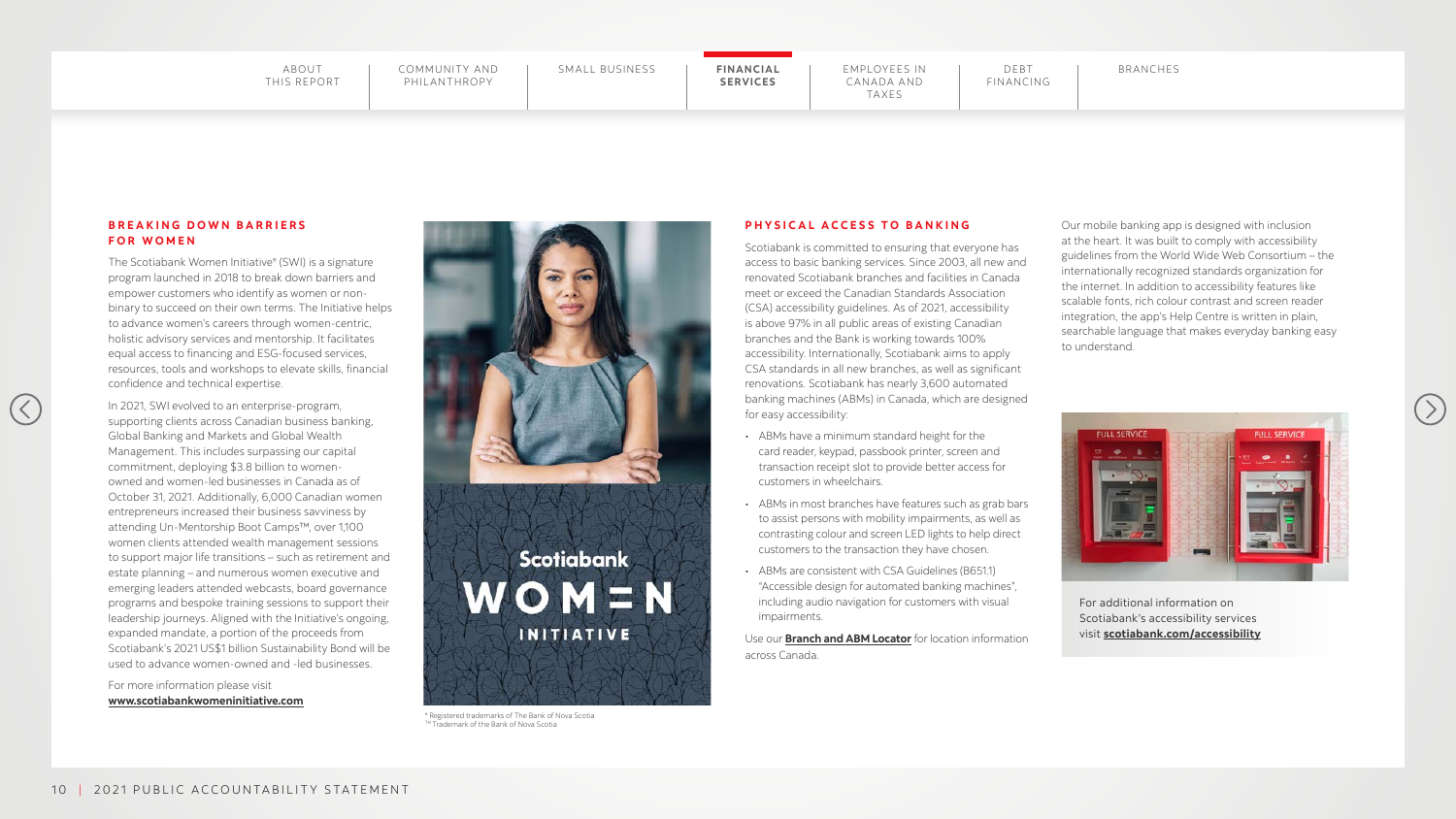## **SERVICES**





#### **SUPPORTING SENIORS**

 $(\langle$ 

At Scotiabank, we recognize and appreciate the meaningful contributions that seniors make to our communities and we are committed to supporting them with their banking needs. We strive to enhance seniors' banking experiences and further strengthen these deep and tenured relationships.

We proudly uphold our commitments to the Canadian Bankers Association's Code of Conduct for the Delivery of Banking Services to Seniors and continue to provide support in response to the ongoing circumstances created by the COVID-19 pandemic. To enable the role of the Bank's Seniors Champion, we developed a model to raise awareness and encourage Scotiabank employees across the organization to consider seniors' needs in the design and delivery of banking solutions.

Additional steps taken in 2021 to support the principles set out in the Code include:

• Delivered a new training program for all customerfacing employees and representatives who interact directly with senior customers in Canada. This program provides knowledge and skills to support employees in situations when senior customers may require additional assistance with their banking needs and a recap of escalation procedures to help prevent financial harm.

- content within the Advice+ Life stage "finance for
- matters related to seniors banking needs.

1 "Unauthorized activity" means a transaction that was carried out in your Scotiabank account through Scotia OnLine without your permission, authorization or knowledge and where it can be established that you are a victim of fraud, theft or coercion.

<sup>2</sup> "Accounts" include all accounts that are accessible through online banking or your mobile banking app.

- Customers aged 75 and over continue to receive priority access to our contact centre.
- Accessible or alternate document formats are available at the customer's request.
- Scotiabank has advanced security protocols, builtin fraud deterrents and investigative procedures in place to mitigate fraud-related financial harm to all customers, including seniors. We offer an online security guarantee which we will fully reimburse customers for any direct financial losses from unauthorized activity<sup>1</sup> in their account<sup>2</sup> through our online or mobile banking services, provided that the customer has met their security responsibilities. Our website also features a Security Centre, through which customers can access tips for avoiding fraud and instructions for those who suspect they have fallen victim to fraud.

• Refreshed the Seniors Resource Centre on our Bank Your Way portal and created new financial literacy seniors". The Bank Your Way platform was developed to help seniors and all of our customers, become more comfortable with banking without having to leave home. • Updated our internal consolidated resource page on Continued support for seniors' banking needs include: • We know that our senior customers may be particularly impacted by the closure or consolidation of branch locations. Scotiabank is committed to considering market demographics and the needs of seniors when proceeding with branch closures and consolidations. Where appropriate, these steps include providing extra attention to identify circumstances where senior customers may require additional assistance with their banking activities and demonstrating alternative ways of banking.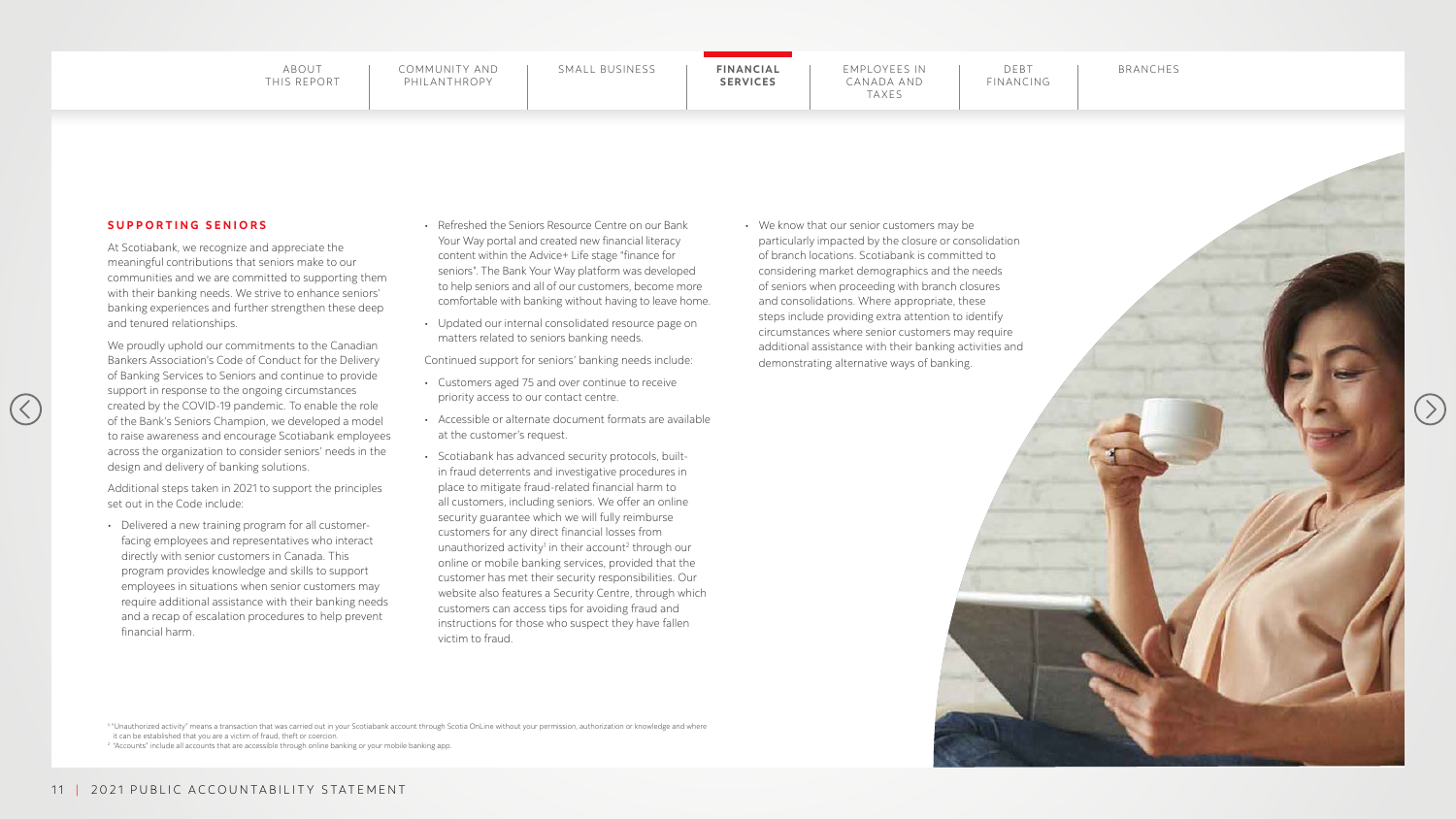COMMUNITY AND PHILANTHROPY

SERVICES

## Number of Employees in Canada

The total number of employees in Canada as at October 31, 2021 was 37,894.<sup>1</sup>

**HEADCOUNT BY PROVINCE AND TERRITORY**

 $(\langle$ 

<sup>1</sup> Excludes casual, students, interns, employees on leave, contingent workers and employees in Tangerine Investment Funds Limited, Tangerine Bank, MD Financial Management and Jarislowsky, Fraser Limited. For the number of employees at Tangerine in 2021, refer to page 3 of the Tangerine 2021 Public Accountability Statement.

 $^{\rm 3}$  The amounts included in the chart include the taxes incurred by Tangerine Bank in 2021. For the Tangerine tax amounts for 2021, refer to page 4 of the Tangerine Public Accountability Statement.



| Province and Territory    | Full-time      | Part-time      | Total  |                           | <b>Income Taxes</b> | <b>Capital Taxes</b> | Other Taxes <sup>2</sup> |
|---------------------------|----------------|----------------|--------|---------------------------|---------------------|----------------------|--------------------------|
| Alberta                   | 1,784          | 561            | 2,345  | FEDERAL                   | 1,122,834           |                      | 389,736                  |
| <b>British Columbia</b>   | 1,799          | 586            | 2,385  | PROVINCIAL                |                     |                      |                          |
| Manitoba                  | 307            | 105            | 412    | Alberta                   | 47,450              |                      | 8,285                    |
| New Brunswick             | 269            | 151            | 420    | <b>British Columbia</b>   | 67,345              |                      | 9,626                    |
| Newfoundland and Labrador | 267            | 135            | 402    | Manitoba                  | 7,407               | 11,093               | 2,335                    |
| Northwest Territories     | 8              | $\overline{2}$ | 10     | Newfoundland and Labrador | 6,443               | 11,008               | 2,841                    |
|                           | 1,023          |                |        | New Brunswick             | 6,494               | 5,001                | 1,796                    |
| Nova Scotia               |                | 249            | 1,272  | Nova Scotia               | 14,962              | 9,608                | 4,366                    |
| Ontario                   | 25,931         | 2,158          | 28,089 | Ontario                   | 606,973             |                      | 310,014                  |
| Prince Edward Island      | 61             | 32             | 93     | Prince Edward Island      | 1,273               | 1,045                | 199                      |
| Québec                    | 1,678          | 291            | 1,969  | Québec                    | 51,537              |                      | 33,982                   |
| Saskatchewan              | 353            | 134            | 487    | Saskatchewan              | 8,750               | 11,573               | 856                      |
| Yukon Territory           | $\overline{7}$ | 3              | 10     | Territories               | 574                 |                      | 29                       |
| <b>Total</b>              | 33,487         | 4,407          | 37,894 | <b>Total Provinces</b>    | 819,208             | 49,328               | 374,329                  |
|                           |                |                |        | Total <sup>3</sup>        | 1,942,042           | 49,328               | 764,065                  |

## Taxes Incurred

2 Includes payroll taxes, GST, HST, municipal taxes and deposit insurance premiums

For additional information on the Bank's tax expenses in 2021, please refer to table 78 on page 132 in Scotiabank's 2021 Annual Report, available on **[scotiabank.com](https://www.scotiabank.com/ca/en/about/investors-shareholders/annual-reports.html)**

Scotiabank incurs a number of taxes including direct taxes on income by Canadian federal and provincial governments and the governments of foreign jurisdictions in which the Bank operates; as well as several indirect taxes. In 2021, this totaled \$4.2 billion, representing 29.6% of the Bank's net income before income, capital and other taxes for the year. Total expenses to all levels of government in Canada are shown in the chart.

#### TAXES INCURRED IN CANADA **\$000s** \$000s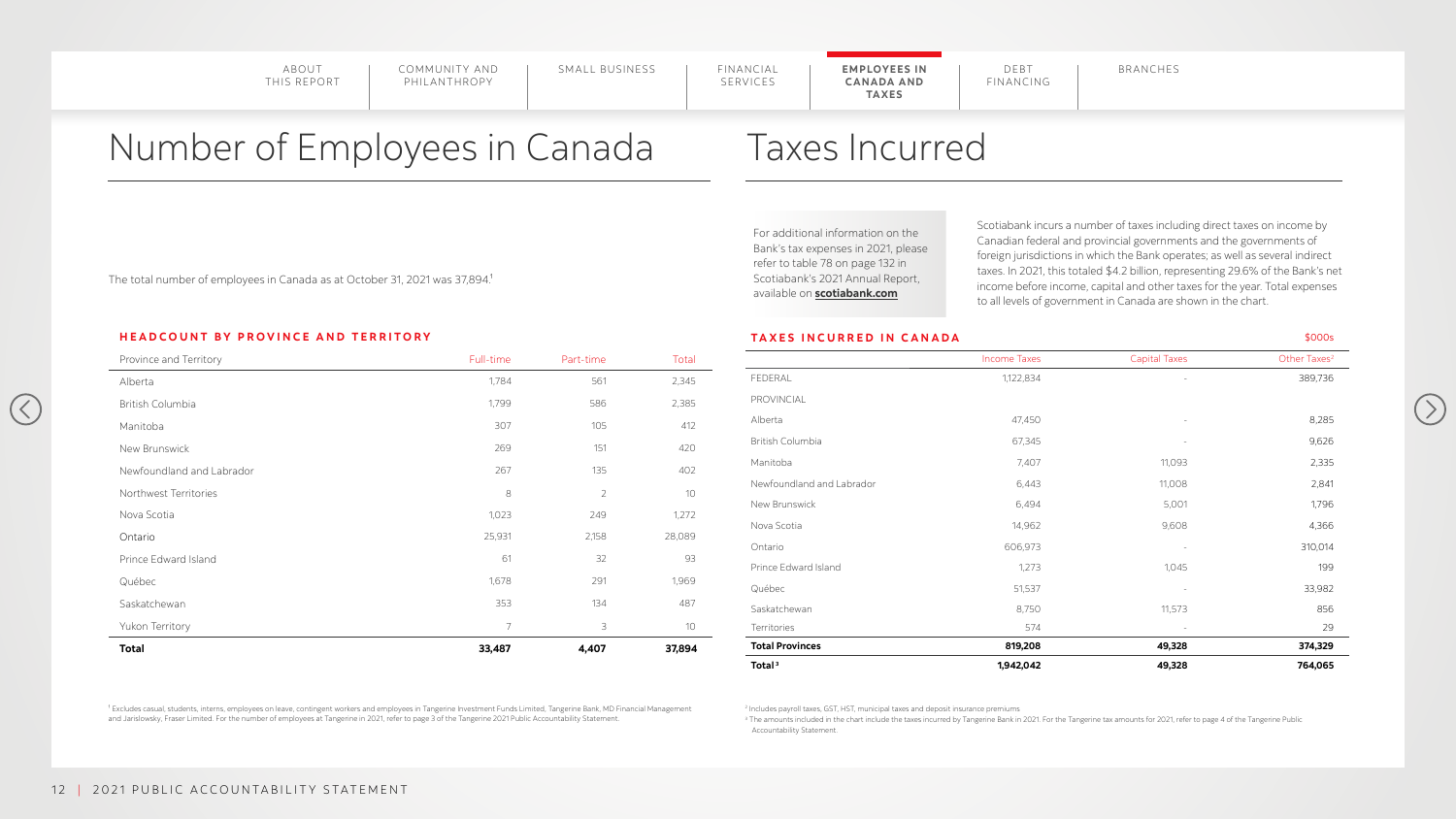COMMUNITY AND PHILANTHROPY

## Debt Financing

Scotiabank is committed to meeting the needs of Canadian businesses, including small and medium-sized enterprises. The following tables indicate – by province, territory and for Canada as a whole – the amount of business credit authorized as at October 31, 2021 and the number of customers to whom it was authorized. In 2021, Scotiabank provided over \$240 billion in debt financing to businesses in Canada.

| Authorization<br>Levels          |                        | $$0 - $24,999$         |                        | \$25,000 - \$99,999    |                        | $$100,000 - $249,999$  |                        | \$250,000 - \$499,999  | IND, PEI, INFLU, IND           | ZJO,YZJ              | 34U                 | 1,110,0U7              | $J \cup C$          |
|----------------------------------|------------------------|------------------------|------------------------|------------------------|------------------------|------------------------|------------------------|------------------------|--------------------------------|----------------------|---------------------|------------------------|---------------------|
|                                  | Authorized<br>(\$000s) | Number of<br>Customers | Authorized<br>(\$000s) | Number of<br>Customers | Authorized<br>(\$000s) | Number of<br>Customers | Authorized<br>(\$000s) | Number of<br>Customers | Ontario<br>Québec              | 1,779,859<br>172,651 | 2,585<br>251        | 9,851,035<br>1,366,154 | 4,385<br>567        |
| Alberta &<br>NWT <sup>*</sup>    | 11,562                 | 2,015                  | 83,729                 | 1,538                  | 195,790                | 1,233                  | 268,850                | 785                    | Canada                         | 3,297,554            | 4,841               | 17,406,851             | 7,769               |
| British<br>Columbia<br>& Yukon** | 11,128                 | 1,687                  | 72,816                 | 1,359                  | 143,678                | 924                    | 179,515                | 526                    | Authorization                  |                      |                     |                        |                     |
| Manitoba                         | 39,609                 | 2,919                  | 432,706                | 8,074                  | 899,206                | 6,282                  | 562,204                | 1,722                  | Levels                         |                      | Over \$5,000,000    |                        | Total               |
| New Brunswick                    | 3,132                  | 431                    | 20,533                 | 387                    | 29,653                 | 196                    | 25,850                 | 77                     |                                | Authorized (\$000s)  | Number of Customers | Authorized (\$000s)    | Number of Customers |
| Newfoundland<br>and Labrador     | 2,963                  | 396                    | 18,328                 | 353                    | 28,191                 | 189                    | 22,670                 | 70                     | Alberta, Saskatchewan & NWT*** | 38,736,880           | 738                 | 42,237,470             | 9,950               |
| Nova Scotia                      | 4,957                  | 643                    | 34,076                 | 630                    | 63,561                 | 423                    | 93,122                 | 269                    | British Columbia & Yukon*      | 23,761,039           | 693                 | 26,656,409             | 6,593               |
| Ontario                          | 1,183,574              | 114,035                | 2,495,476              | 56,924                 | 1,235,272              | 8,436                  | 1,486,395              | 4,297                  | Manitoba                       | 4,091,029            | 120                 | 6,993,481              | 19,999              |
| Prince Edward<br>Island          | 964                    | 122                    | 7,279                  | 140                    | 14,330                 | 91                     | 16,132                 | 47                     | NB, PEI, NFLD, NS****          | 10,286,520           | 278                 | 12,027,991             | 5,593               |
| Québec                           | 6,848                  | 1,098                  | 50,782                 | 943                    | 83,393                 | 532                    | 120,233                | 355                    | Ontario                        | 113,452,922          | 2,734               | 131,484,533            | 193,396             |
| Saskatchewan                     | 3,890                  | 487                    | 37,504                 | 687                    | 77,227                 | 497                    | 100,022                | 285                    | Québec                         | 18,975,734           | 601                 | 20,775,795             | 4,347               |
| Canada                           | 1,268,627              | 123,833                | 3,253,229              | 71,035                 | 2,770,301              | 18,803                 | 2,874,993              | 8,433                  | Canada                         | 209,304,124          | 5,164               | 240,175,679            | 239,878             |

| :د   | Authorization<br>Levels        |                     | \$500,000 - \$999,999 |                     | $$1,000,000 - $4,999,999$ |
|------|--------------------------------|---------------------|-----------------------|---------------------|---------------------------|
|      |                                | Authorized (\$000s) | Number of Customers   | Authorized (\$000s) | Number of Customers       |
|      | Alberta, Saskatchewan & NWT*** | 457,370             | 657                   | 2,264,646           | 1,028                     |
|      | British Columbia & Yukon*      | 309,109             | 438                   | 2,179,124           | 966                       |
|      | Manitoba                       | 339,642             | 570                   | 629,085             | 312                       |
| 999  | NB, PEI, NFLD, NS****          | 238,923             | 340                   | 1,116,807           | 511                       |
| r of | Ontario                        | 1,779,859           | 2,585                 | 9,851,035           | 4,385                     |
| ers  | Québec                         | 172,651             | 251                   | 1,366,154           | 567                       |
| 785  | Canada                         | 3,297,554           | 4,841                 | 17,406,851          | 7,769                     |

#### **DEBT FINANCING STATEMENT (AS AT OCTOBER 31, 2021)**

Note: For reasons of client confidentiality, we have combined the following:

\* Northwest Territories (NWT) with Alberta

\*\* Yukon Territory with British Columbia

 $(\langle$ 

Note: For reasons of client confidentiality, we have combined the following:

\*\*\* Northwest Territories (NWT), Saskatchewan and Alberta

\*\*\*\* New Brunswick (NB), Newfoundland and Labrador (NFLD), Nova Scotia (NS) and Prince Edward Island (PEI)

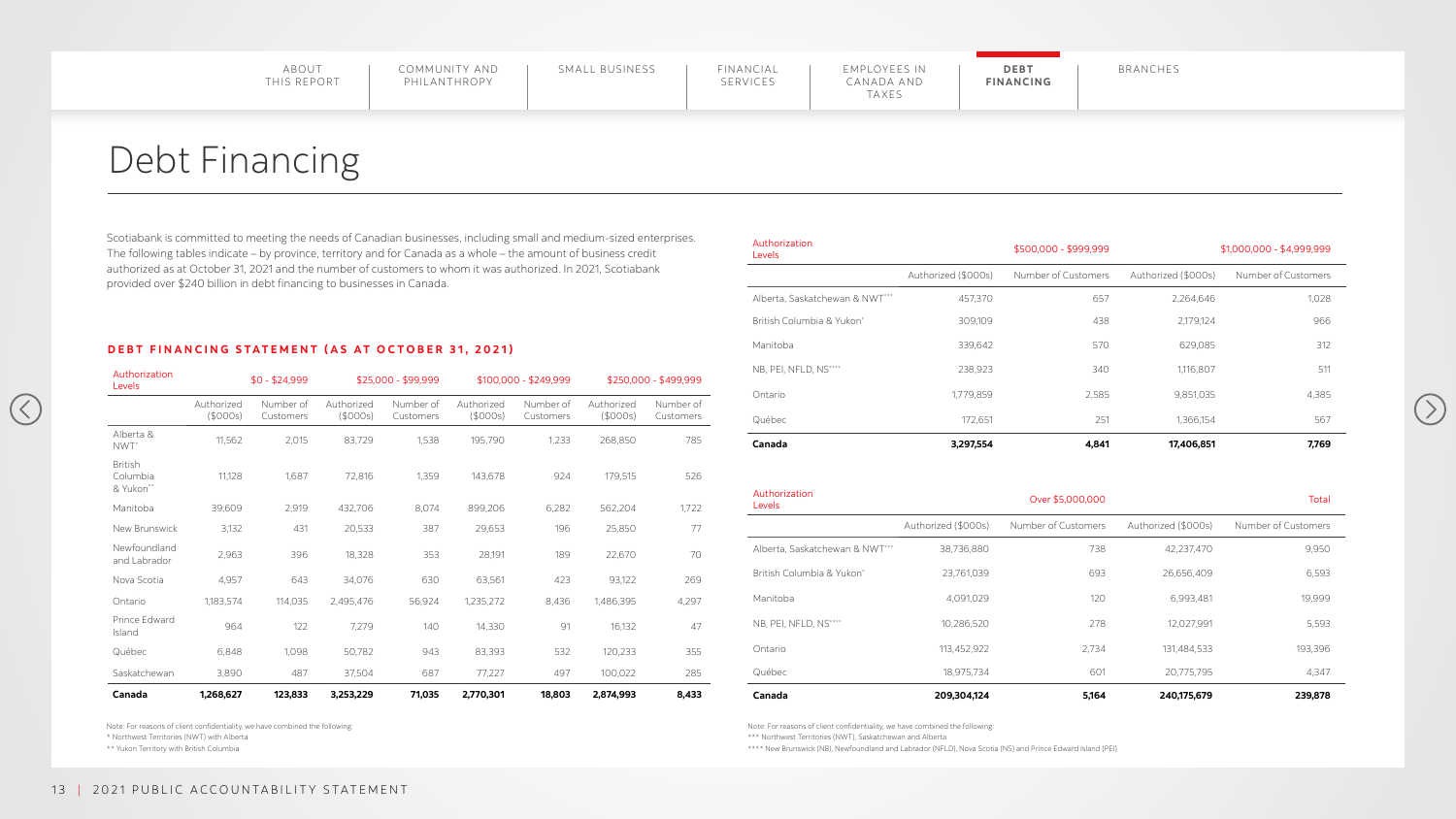COMMUNITY AND PHILANTHROPY

SMALL BUSINESS | FINANCIAL

## Branch Openings, Closings and Relocations

\* New branch as a result of relocation

#### Closure due to relocation Closure due to consolidation

100 - 10220 103 Avenue NW, Edmonton<sup>\*</sup>

Scotiabank's strong customer focus and commitment to improving sales and services includes providing access to 954 branches in Canada. With all branches that were closed, consolidated or relocated, we worked closely with our customers and the community to ensure a smooth transition and to continue to find ways to meet their needs.

#### **ALBERTA**

 $(\langle$ 

#### **BRITISH COLUMBIA**

1408 Continental Street, Vancouver

129 Esplanade W, North Vancouver

102-3246 Connaught Crescent, North Vancouver

101-1680 128th Street, Surrey

1199 Lynn Valley Road, North Vancouver\*

5812 Cambie Street, Vancouver\*

#### **O N TARI O**

4-18289 Yonge Street E, Gwillimbury

1-2630 Simcoe Street N, Oshawa

3 Soudan Avenue, Toronto

225 Queens Quay E, Toronto

70 Carlton Street, Toronto

647 Dundas Street E, Toronto

7957 Mcleod Road, Building E, Unit #1, Niagara Falls

1919 Ironoak Way, Oakville

2575 Danforth Avenue, Toronto\*

1100 The Queensway, Toronto\*

#### **QUÉBEC**

5955 Boulevard du Quartier, Brossard

#### **ALBERTA**

10050 Jasper Avenue NW, Edmonton

#### **BRITISH COLUMBIA**

1246 Lynn Valley Road, North Vancouver

169-650 West 41st Avenue, Vancouver

#### **ONTARIO**

2553 Danforth Avenue, Toronto 1037 The Queensway, Toronto

#### **ALB E R TA**

8509 Wagner Road NW, Edmonton

#### **BRITISH COLUMBIA**

1940 Kane Road Unit 108, Kelowna

7433 Prospect Street, Pemberton

#### **M A N ITOBA**

664 Elizabeth Road, Winnipeg

318 1st Street N, Winnipegosis

#### **O N TARIO**

435 Stone Road W Unit L1A, Guelph

1 Victoria Street, Kitchener

327 Ontario Street, St. Catharines

1002 Pape Avenue, Toronto

211 Montreal Road, Ottawa

1059 Main Street, Dorset



## Newly opened branch locations in Canada in 2021 Branch locations closed due to relocation or consolidation in Canada in 2021

Customers can access 954 branches and nearly 3,600 ABMs in Canada

In Atlantic Canada, Scotiabank is creating a new Halifax remote contact centre, its first virtual branch and is investing over \$3 million to revitalize and refresh branch locations.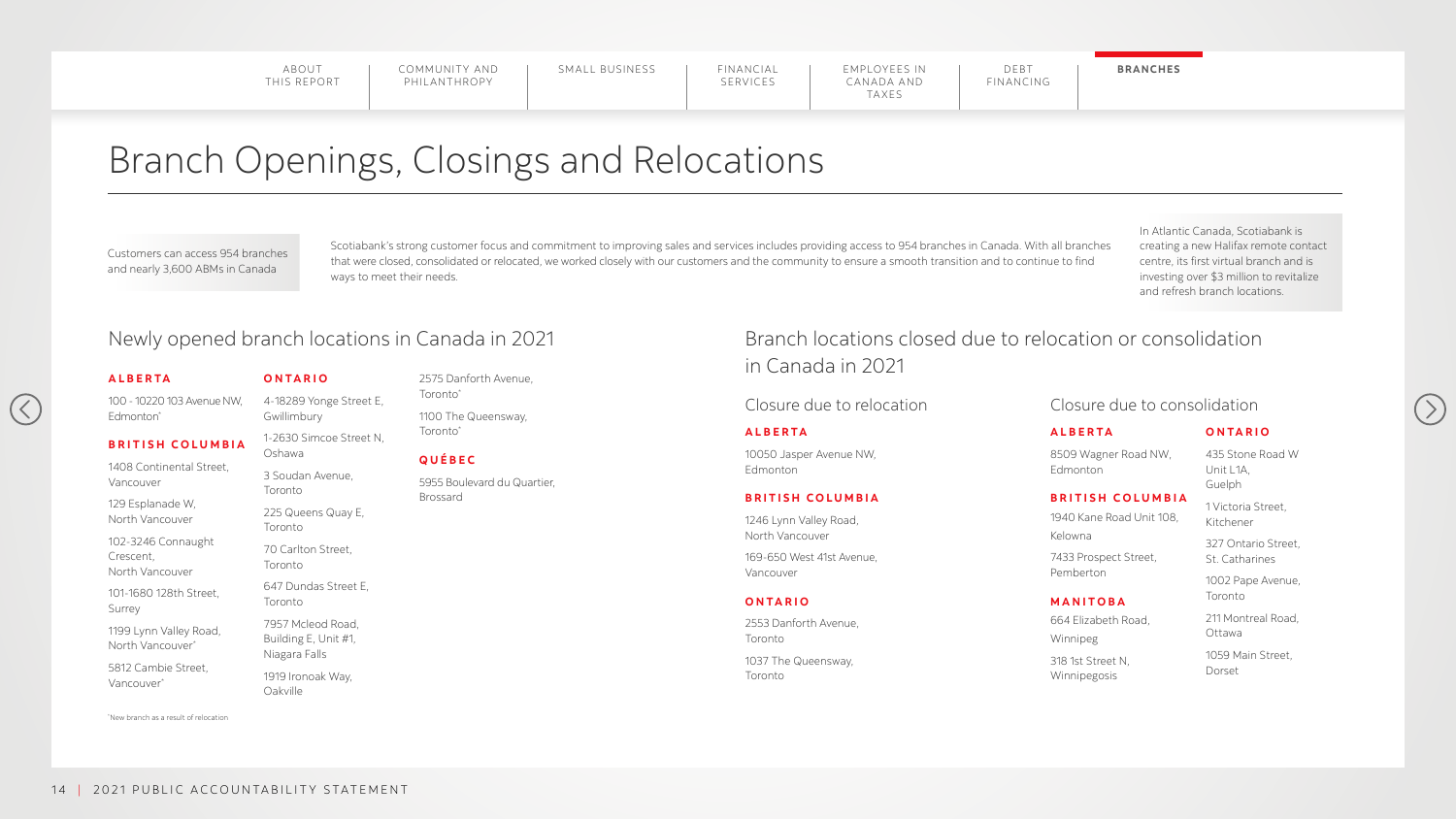| FINANCIAL | EMPLOYEES IN | DFBT      | <b>BRANCHES</b> |
|-----------|--------------|-----------|-----------------|
| SERVICES  | CANADA AND   | FINANCING |                 |
|           | <b>TAXES</b> |           |                 |

### ABMs installed\* in Canada in 2021

\* The above information only captures net installations, thus, if an ABM was installed and de-commissioned or vice-versa at the same address during the fiscal year, that information is not included in the above reporting. † Multiple ABMs decommissioned in the same location.

#### **ALBERTA**

Mac's 22011 1202 17th Ave SW, Calgary

7-Eleven #37791 7908 Bowness Rd NW, Calgary

Bridlewood #3 Unit 600 2335 162nd Ave SW, Calgary

7-Eleven #41107 11 River Heights Dr, Cochrane

 $(\langle$ 

Edmonton FC† 100-10220 103 Ave NW, Edmonton

10060 Jasper Ave, Edmonton

7-Eleven #38536 3504 Ewing Trail, Edmonton

Mac's 22641 4302 50 St #100, Leduc

Mac's 22194 102 6 Ave SE, Medicine Hat

7-Eleven #41548 2180 15 Ave SE, Medicine Hat

Mac's 22616 9821 100 St, Morinville

Mac's 22564 2127 50 Ave #101, Red Deer

> Cottrelle and McVear 1985 Cottrelle Blvd, Brampton

7-Eleven #41325 1 Iron Gate Dr Unit 140, Sylvan Lake

#### **BRITISH COLUMBIA**

Queensway and Islin 1100 The Queensway Etobicoke

Mac's 22669 9607 100 Ave, Fort St. John

Mac's 11206 45970 1st Ave, Chilliwack

7-Eleven #38717 715 Old Hope Princeton Way, Hope

Mac's 11219 2087 Vernon Ave, Lumby

Lytton MB #1 1345 Hwy 1, Lytton

Lynn Valley† 1199 Lynn Valley Rd Unit 100, North Vancouver

Edgemont Village† 3246 Connaught Crescent Unit 102, North Vancouver

Pemberton Valley Lodge 1490 Sea-To-Sky Hwy, Pemberton

Ocean Park† 1680 128th St Unit 101, Surrey

Lower Lonsdale† 129 Esplanade W, Vancouver

Vancouver House† 1408 Continental St, Vancouver

48th Ave and Fraser St 6498 Fraser St, Vancouver

Mac's 11222 4370 Lorimer Rd, Whistler

#### **MANITOBA**

7-Eleven #38830 1485 Inkster Blvd, Winnipeg

Mac's 33364 529 London St, Winnipeg

#### **NEW BRUNSW**

Circle K 2013 1169 Regent St, Fredericton

#### **NEWFOUNDLA AND LABRADO**

Circle K 2092 5 Mill Rd, Corner Brook

#### **ONTARIO**

Mac's 1381 345 Talbot St W, Aylmer

East Gwillimbury† 18289 Yonge St Unit East Gwillimbury

Mac's 52675 110 Silvercreek Pkwy Guelph

Mac's 6031 196 Ontario St, Kingston

| ICK           | Mac's 1747<br>5460 Ferry St,<br>Niagara Falls                              | Mac's<br>1 Hob<br><b>Stitts</b> |
|---------------|----------------------------------------------------------------------------|---------------------------------|
| <b>ND</b>     | Mcleod Square <sup>t</sup><br>7957 Mcleod Rd, Bld E<br>Unit E1,            | Mac's<br>370 S<br>Sudb          |
| ) R           | Niagara Falls<br>Mac's 00042<br>621 Cassells St,                           | Mac's<br>365 A<br>Timm          |
|               | North Bay<br>Oakwoods Centre <sup>t</sup><br>1919 Ironoak Way,<br>Oakville | Yonge<br>1 St. C<br>Toron       |
| n #4          | Windfields Branch <sup>t</sup><br>2630 Simcoe St N Unit 1,<br>Oshawa       | Quee<br>225 G<br>Toron<br>Danfo |
|               | Quickie Guimour<br>326-332 Bank St,                                        | 2575<br>Toron                   |
| #4,<br>1gton† | Ottawa<br>Mac's 935<br>333 Rideau St,                                      | Yonge<br>3 Sou<br>Toron         |
| у,            | Ottawa<br>Mac's 52260<br>450 Bank St,                                      | Yorkd<br>3401<br>Toron          |
| $\mathbb N,$  | Ottawa<br>Mac's 64091<br>287 Talbot St,<br>St. Thomas                      | Reger<br>647 D<br>Toron         |

68024 oin St, sville 368 Second Ave N, oury 01730 Algonquin Blvd E, nins e and St. Clair<sup>†</sup> Clair Ave E, nto  $ens$  Quay $^{\dagger}$ Queens Quay E, nto  $\mathsf{orth}$  and Main $^\dagger$ Danforth Ave, nto  $xe$  and Soudan<sup>†</sup> dan Ave, nto  $Table N #1$ Dufferin St, nto nt Park<sup>†</sup> 647 Dundas St E Unit 1, hto

Danforth and Pape 3 649 Danforth Ave, Toronto

Carlton and Church † 70 Carlton St, Toronto

#### **SAS K ATCHE WA N**

7-Eleven #38834 4220 East Buckingham Dr, Regina

#### **QUÉBEC**

Couche-Tard 1190 22 Place Du Commerce, Île Des Sœurs

Couche-Tard 505 1241 Autoroute Duplessis, Ancienne-Lorette

Couche-Tard 1150 6270 boul Louis-Hippolyte Lafontaine, Anjou

Couche-Tard 386 7151 Rue Jarry E, Anjou

Couche-Tard 385 7700 Rue Roi-René, Anjou

Couche-Tard 1074 99 Av Elm, Beaconsfield

Couche-Tard 5059 985 Rue Bernard-Pilon (Ancien Ct#447), Beloeil

Couche-Tard 656 1030 Av Gilles Villeneuve, Berthierville

Couche-Tard 179 398 Boul Du Curé-Labelle, Blainville

Couche-Tard 150 603 Boul Du Curé-Labelle, Blainville

Couche-Tard 1999 1000 Boul De La Grande-Allée (Ct #159), Boisbriand

Couche-Tard 927 102 Rue Port Royal, Bonaventure

Couche-Tard Esso 1199 1221 Rue Nobel, Boucherville

Couche-Tard 981 1555 Boul Montarville, Boucherville

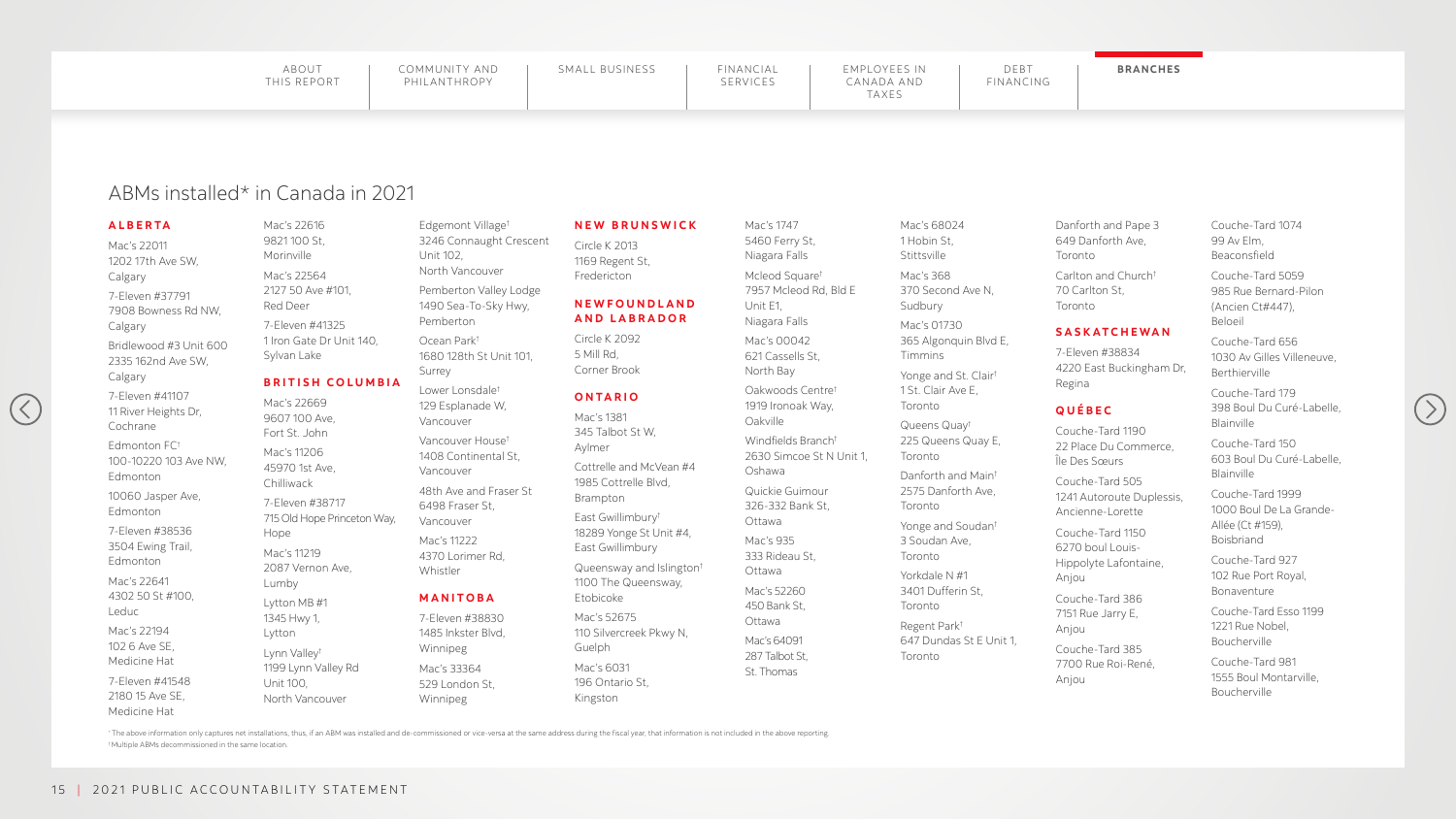| FINANCIAL | EMPLOYEES IN | DEBI      | <b>BRANCHES</b> |
|-----------|--------------|-----------|-----------------|
| SERVICES  | CANADA AND   | FINANCING |                 |
|           | TAXES        |           |                 |

### ABMs installed\* in Canada in 2021 cont...

\* The above information only captures net installations, thus, if an ABM was installed and de-commissioned or vice-versa at the same address during the fiscal year, that information is not included in the above reporting. † Multiple ABMs decommissioned in the same location.

Couche-Tard 479 3250 Boul Rome (P-S #5072), Brossard

Solar Uniquartier #1 5955 Boul Du Quartier, Brossard

Couche-Tard 1196 6598 Boul Taschereau, Brossard

Couche-Tard 1180 7305 Boul Grande-Allée, Brossard

 $(\langle$ 

Couche-Tard 1194 7500 Boul Taschereau, Brossard

Couche-Tard Esso 1042 175 Av Lepine, Buckingham

Couche-Tard 457 87 Boul Marie-Victorin Local 6, Candiac

Couche-Tard 1189 875 Boul De Perigny, Chambly

Couche-Tard 452 1 10 Rue Principale, Châteauguay

Couche-Tard 464 227 Boul Maple, Châteauguay

Couche-Tard 466 227 Boul Saint-Jean Baptiste, Châteauguay

> Couche-Tard Petro-C 50 Boul Don-Quicho L'Île-Perrot

Couche-Tard 902 2082 Rue Roussel, Chicoutimi

> Couche-Tard Esso 1 200 Boul De L'ange G L'assomption

Couche-Tard 1388 585 Rue Bégin, Chicoutimi

Couche-Tard Irving 709 427 Rue De La Rivière, Cowansville

Couche-Tard 177 2001 Chemin D'oka, Deux-Montagnes

Couche-Tard 161 2700 Boul Des Promenades, Deux-Montagnes

Couche-Tard 1188 395 Av Dorval, Dorval

Couche-Tard 221 475 Av Dumont, Dorval

Couche-Tard 949 24 Route 138, Forestville

Couche-Tard 1321 1051 Boul Laurain, Gatineau

Couche-Tard 602 245 Rue De Cannes, Gatineau

Couche-Tard 616 265 Boul Saint-Raymond, Gatineau

Couche-Tard Ultramar 62 348 Boul Lorrain, Gatineau

Couche-Tard Ultramar 62 630 Boul Labrosse, Gatineau

Couche-Tard 600 730 Boul Du Mont Royal, Gatineau

Couche-Tard Esso 601 882 Boul Saint-René O, Gatineau

Couche-Tard 612 9 Rue Daniel Johnson, Gatineau

Petro-Canada 1023 300 Rue Brignon, Granby

Couche-Tard 707 825 Rue Maisonneuv Granby

Couche-Tard 625 725 Boul Des Hautes-Hull

Couche-Tard 291 551 Boul Jacques-Biz L'Île-Bizard

Couche-Tard 201 19795 Ch Sainte-Mar Kirkland

Couche-Tard 503 1015 Boul Du Lac, Lac-Beauport

Couche-Tard 208 2555 Rue Provost, Lachine

|                 | Couche-Tard 263<br>1640 Av Dollard,<br>Lasalle                | Couche-Tard 5009<br>309 Boul Cartier O<br>(Ancien Ct#105),      |
|-----------------|---------------------------------------------------------------|-----------------------------------------------------------------|
| ve,             | Couche-Tard 276 <sup>+</sup><br>9301 Boul Lasalle,<br>Lasalle | Laval<br>Couche-Tard 133<br>3150 Boul Cartier O,                |
| -Plaines,       | Couche-Tard 136<br>1300 Boul De La Concorde O,<br>Laval       | Laval<br>Couche-Tard 1073<br>4600 Autoroute 440 O,              |
| zard,           | Couche-Tard 101<br>1845 Boul Saint-Elzéar O,<br>Laval         | Laval<br>Couche-Tard 131<br>4655 Boul Des Laurentides,          |
| Canada<br>otte, | Couche-Tard 107<br>2050 Boul René-Laennec,<br>Laval           | Laval<br>Couche-Tard 142<br>5795 Boul Des Laurentides,<br>Laval |
| irie,           | Couche-Tard 132<br>2100 Boul Curé-Labelle,<br>Laval           | Couche-Tard 103<br>620 Boul De La Concorde O,                   |
| 60<br>Gardien,  | Couche-Tard 106<br>225 Boul Curé-Labelle,<br>Laval            | Laval<br>Couche-Tard 186<br>8050 Av Marcel-Villeneuve,<br>Laval |
|                 | Couche-Tard 134<br>260 Boul De La Concorde E,<br>Laval        | Couche-Tard 109<br>855 Boul Vanier,<br>Laval                    |
|                 | Couche-Tard 143<br>275 Boul Samson (P.S. #5097),<br>Laval     | Couche-Tard 1001<br>89 Rue Queen,<br>Lennoxville                |

Couche-Tard 593 2201 Route Des Rivières, Lévis

Couche-Tard Esso 1197 1515 Boul Taschereau, Longueuil

Couche-Tard 448 1720 Jacques-Cartier E, Longueuil

Couche-Tard 408 1756 Boul Marie-Victorin, Longueuil

Couche-Tard 492 1804 Boul Marie-Victorin, Longueuil

Couche-Tard 417 2900 Rue De Lyon, Longueuil

Couche-Tard Esso 1181 2955 Ch Chambly, Longueuil

Couche-Tard Esso 1191 310 Boul Roland-Therrien, Longueuil

Couche-Tard 418 468 Boul Curé-Poirier O, Longueuil

Couche-Tard 735 991 Rue Sherbrooke, Magog

Couche-Tard 925 511 Boul Perron, Maria

Couche-Tard 1085 161 Autoroute 40 E Local 9, Maskinongé

Couche-Tard 1047 1035 Route 243, Local 190, Melbourne

Couche-Tard 1089 676 Boul Saint-Jean-Baptiste, Mercier

Couche-Tard 1115 9225 Boul De Saint-Canut, Mirabel

Couche-Tard 1168 2495 Ch Rockland, Mont-Royal

Provi-Soir 493 328 Boul Laurier, Mont-Saint-Hilaire

Couche-Tard 1021 733 Boul Sir Wilfrid-Laurier, Mont-Saint-Hilaire

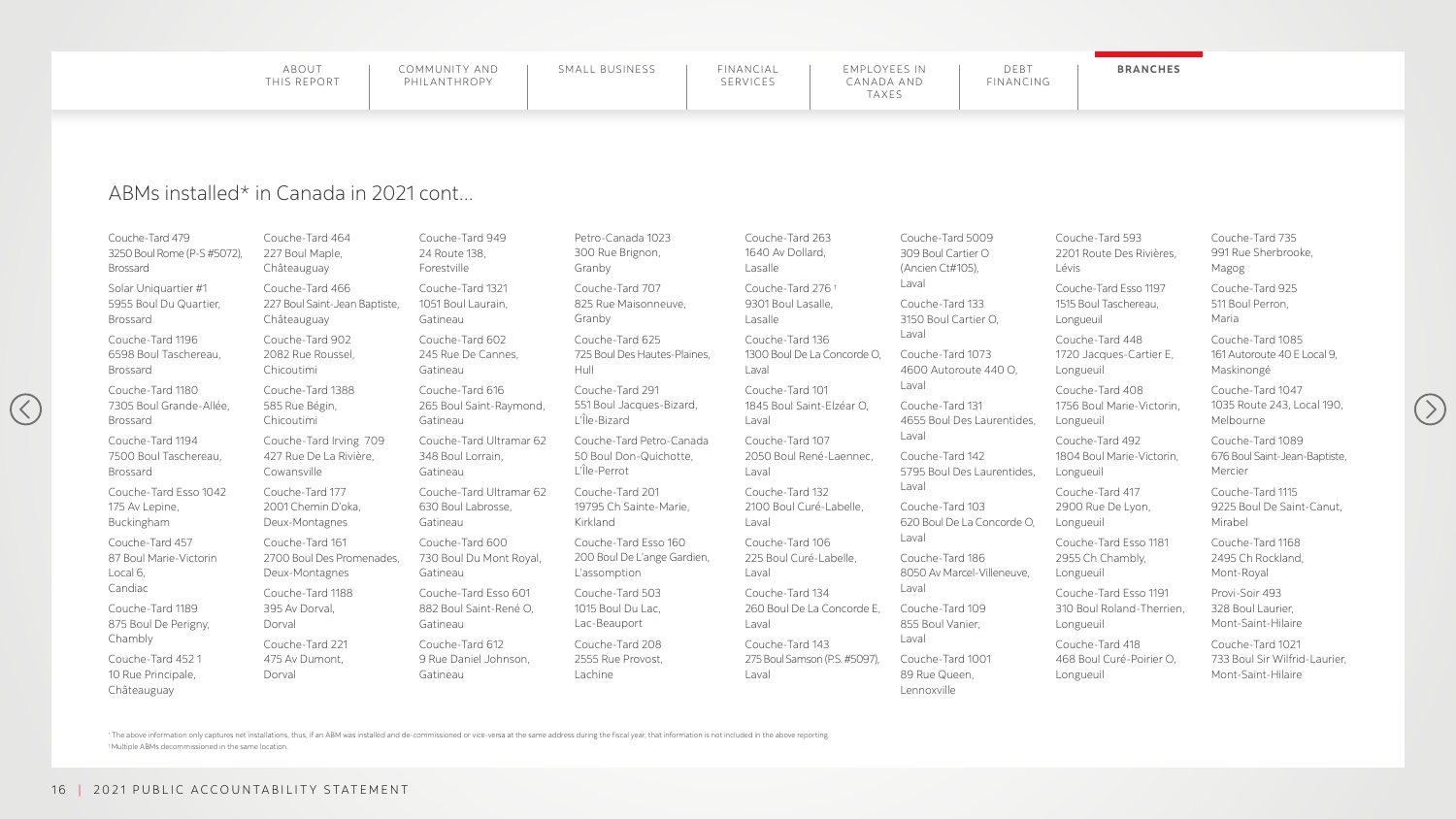| FINANCIAL | EMPLOYEES IN | DEBT      | <b>BRANCHES</b> |
|-----------|--------------|-----------|-----------------|
| SERVICES  | CANADA AND   | FINANCING |                 |
|           | <b>TAXES</b> |           |                 |

### ABMs installed\* in Canada in 2021 cont...

\* The above information only captures net installations, thus, if an ABM was installed and de-commissioned or vice-versa at the same address during the fiscal year, that information is not included in the above reporting. † Multiple ABMs decommissioned in the same location.

Couche-Tard Esso 1193 1 Boul René-Lévesque E, Montréal

Couche-Tard 1348 1001 Rue Sherbrooke O Local 160, Montréal

Couche-Tard 1167 10433 Boul Pie-IX, Montréal

Couche-Tard 5030 10640 Boul Pie-IX, Montréal

 $(\langle$ 

Couche-Tard 1155 115 Boul Crémazie O, Montréal

Couche-Tard 357 1223 Rue Sainte-Catherine E, Montréal

Couche-Tard 1208 1255 Rue Notre-Dame O, Montréal

Couche-Tard 749 1285 Boul De Maisonneuve O, Montréal

Couche-Tard 1185 1390 De L'Eglise Av, Montréal

Couche-Tard 373 1555 Rue Saint-Denis, Montréal

Couche-Tard 1165 2010 Av Papineau, Montréal

Esso 1187 2160 Boul Décarie, Montréal

> Couche-Tard Esso 117 700 Rue Atwater, Montréal

Couche-Tard 1169 2488 Boul Rosemont E, Montréal

Couche-Tard 354 3585 Rue Hochelaga, Montréal

Couche-Tard 368 3875 Rue Masson, Montréal

Couche-Tard Esso 1151 4085 Rue Bélanger, Montréal

Couche-Tard Esso 1174 4110 Rue Sainte-Catherine E, Montréal

Couche-Tard 365 4500 Rue Beaubien E, Montréal

Couche-Tard 301 500 Rue Fleury E, Montréal

Couche-Tard 1175 5405 Boul Décarie, Montréal

Couche-Tard 1186 5500 Boul Décarie, Montréal

Couche-Tard 268 5700 Ch De La Côte-Saint-Luc, Montréal

Couche-Tard 1152 5800 Av Christophe-Colomb, Montréal

Couche-Tard Esso 1164 5945 Rue Notre-Dame E, Montréal

Solar Uniquartier #2 5955 Boul Du Quartier, Montréal

ard 183 Iberville, Repentigny

ard 180 acombe 8),

Couche-Tard 274 6240 Av Somerled, Montréal

ard 1044 La Mairie, Local 190,

ard 1322 onidas S,

Couche-Tard 287 6300 Rue Sherbrooke O, Montréal

Couche-Tard 322 6386 Rue Sherbrooke Montréal

Couche-Tard 230 6500 Boul Monk, Montréal

Couche-Tard 1182 6500 Ch De La Côte-Saint-Luc, Montréal

660 Ste-Catherine # 3 660 Rue Sainte Cather Montréal

Couche-Tard 1171 6860 Rue Sherbrooke Montréal

Couche-Tard Esso 1154 790 Boul Cremazie E, Montréal

Couche-Tard 369 800 Rue Sauvé E, Montréal

Couche-Tard 325 8275 Boul Saint-Laure Montréal

| эΕ,     | Couche-Tard 312                                                                   | Couche-Tard 926                                  | Couche-Tar                            |
|---------|-----------------------------------------------------------------------------------|--------------------------------------------------|---------------------------------------|
|         | 8545 Boul Saint-Michel,                                                           | 41, Boul Gérard-D.-                              | 14045 Boul                            |
|         | Montréal                                                                          | Lévesque O Cp 817,                               | Québec                                |
|         | Couche-Tard 341                                                                   | Paspébiac                                        | Couche-Tar                            |
|         | 8755 Boul Pie-IX,                                                                 | Couche-Tard Esso 1172                            | 1970 Av Ch                            |
|         | Montréal                                                                          | 12044 Rue Sherbrooke E,                          | Québec                                |
|         | Couche-Tard 378                                                                   | Pointe-Aux-Trembles                              | Couche-Tar                            |
|         | 888 Boul De Maisonneuve E,                                                        | Couche-Tard 313                                  | 490 Boul Ra                           |
|         | Montréal                                                                          | 12745 Rue Notre-Dame E,                          | Québec                                |
| rine O, | Couche-Tard 397                                                                   | Pointe-Aux-Trembles                              | Couche-Tar                            |
|         | 8950 Rue Sherbrooke E,                                                            | Couche-Tard 219                                  | <b>3614 Rue Qu</b>                    |
|         | Montréal                                                                          | 1856 Boul Des Sources,                           | Rawdon                                |
| еE,     | Couche-Tard 1159                                                                  | Pointe-Claire                                    | Couche-Tar                            |
|         | 9255 Boul De L'Acadie,                                                            | Couche-Tard 958                                  | 1190 Boul Ik                          |
|         | Montréal                                                                          | 56 Boul Du Portage-Des-                          | Repentigny                            |
| 78      | Couche-Tard Esso 1161                                                             | Mousses,                                         | Couche-Tar                            |
|         | 9600 Boul Maurice Duplessis,                                                      | Port-Cartier                                     | 445 Boul La                           |
|         | Montréal                                                                          | Couche-Tard 961                                  | (P.S. #5008                           |
| ,4      | Couche-Tard 1166                                                                  | 60 Route 138,                                    | Repentigny                            |
|         | 9777 Rue Papineau,                                                                | Port-Cartier                                     | Couche-Tar                            |
|         | Montréal                                                                          | Couche-Tard 581                                  | 420 Ch De                             |
|         | Couche-Tard 630                                                                   | 183 Boul Baril O,                                | Local 190,                            |
|         | 3250 Boul Henri-Bourassa E,                                                       | Princeville                                      | Rigaud                                |
| ent,    | Montréal-Nord<br>Couche-Tard 1997<br>6331 Boul Henri-Bourassa E,<br>Montréal-Nord | Couche-Tard 513<br>1305 Boul Pie-XI N,<br>Québec | Couche-Tar<br>355 Av Léor<br>Rimouski |

ard  $502$ Il Henri-Bourassa,

ard 548 hauveau E,

ard 588 Raymond,

ard 697 )ueen (P.S. #5094), Couche-Tard 1045 100 Autoroute 20, Local 190, Rivière-Beaudette

Couche-Tard 1146 662 Route Bégin, Saint-Anselme

Couche-Tard 415 2450 Boul Du Millénaire, Saint-Basile-Le-Grand

Couche-Tard 1096 101 Boul Montarville, Saint-Bruno-De-Montarville

Couche-Tard 484 520 Clairevue O, Saint-Bruno-De-Montarville

Couche-Tard 1201 1095 Rue De La Visitation, Saint-Charles-Borromée

Couche-Tard 725 155 Montée Saint-Régis, Saint-Constant

Couche-Tard 1176 3 Rue Monchamp, Saint-Constant

Couche-Tard 437 71 Rue Saint-Pierre, Saint-Constant

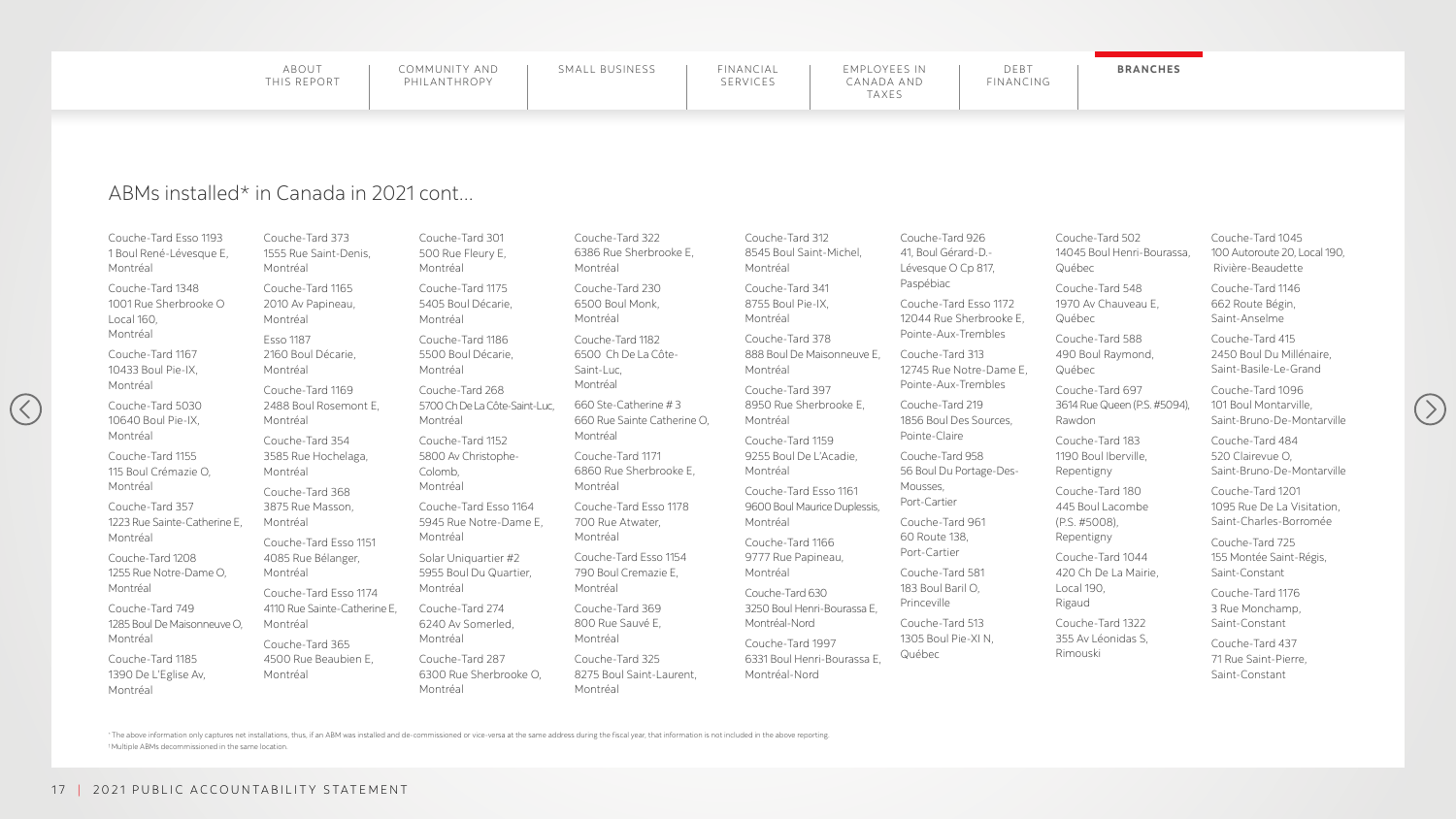|--|

### ABMs installed\* in Canada in 2021 cont...

\* The above information only captures net installations, thus, if an ABM was installed and de-commissioned or vice-versa at the same address during the fiscal year, that information is not included in the above reporting. † Multiple ABMs decommissioned in the same location.

Couche-Tard 156 207 Boul Industriel, Saint-Eustache

Couche-Tard 1079 802 Boul Arthur-Sauvé, Saint-Eustache

Couche-Tard 1195 3351 Boul Taschereau, Saint-Hubert

 $\left(\left\langle \right\rangle \right)$ 

Couche-Tard 478 4960 Montée Saint-Hubert, Saint-Hubert

Couche-Tard 1177 5005 Boul Cousineau, Saint-Hubert

Couche-Tard 494 7161 Boul Cousineau, Saint-Hubert

Couche-Tard 435 120 Boul Du Séminaire N, Saint-Jean-Sur-Richelieu

Couche-Tard 487 940 Boul Du Séminaire N, Saint-Jean-Sur-Richelieu

Couche-Tard Petro-Canada 10 Boul De La Salette, Saint-Jérôme

Couche-Tard 456 298 Ch Larocque, Salaberry-De-Valleyfiel

Couche-Tard 1144 3170 Monseigneur-Lang Salaberry-De-Valleyfiel

Couche-Tard 1043 1050 Autoroute Des Laurentides, Saint-Jérôme

> Couche-Tard 1099 395 Rue Des Érables, Loca Salaberry-De-Valleyfiel

Couche-Tard 654 401 Rue Saint-Georges, Saint-Jérôme

Couche-Tard 1198 390 Boul Sir-Wilfrid-Laurier, Saint-Lambert

Couche-Tard 1122 1315 Boul Alexis-Nihon, Saint-Laurent

Couche-Tard 1162 950 Boul Marcel-Laurin, Saint-Laurent

Couche-Tard Esso 213 585 Route De La Cité-Des-Jeunes, Saint-Lazare

Couche-Tard 370 5959 Boul Robert, Saint-Léonard

Couche-Tard 1160 7635 Boul Lacordaire, Saint-Léonard

Couche-Tard 377 9155 Boul Viau, Saint-Léonard

Couche-Tard 1116 1145 Rang Saint-Édouard, Saint-Liboire

Couche-Tard 1138 2210 Av Du Marché, Saint-Lin-Laurentides

Couche-Tard 1083 994 Rue Saint-Isidore, Saint-Lin-Laurentides

Couche-Tard 671 955 Boul De Sainte-Adèle, Sainte-Adèle

Couche-Tard 215 56 Rue Sainte-Anne, Sainte-Anne-De-Bellevue

Couche-Tard 433 5540 Route 132, Sainte-Catherine

Couche-Tard Esso 1183 1911 Ch Du Fer-A-Cheval, Sainte-Julie

Couche-Tard 164 204 Rue Saint-Charles, Sainte-Thérèse

Couche-Tard 959 2121 Boul Laure, Sept-Îles

Couche-Tard Irving 732 2558 Rue Galt O, Sherbrooke

Couche-Tard 708 705 Boul Jacques-Cartie Sherbrooke

Couche-Tard #720 1100 Rang Saint-Franço Terrebonne

Couche-Tard 521 4195 Boul Frontenac O, Thetford Mines

Couche-Tard 1143 380 Boul Thibault, Trois-Rivières

| ld             | Couche-Tard 864<br>7710 Rue Notre-Dame O,<br>Trois-Rivières |
|----------------|-------------------------------------------------------------|
| glois,<br>ld   | Couche-Tard 485<br>65 Rue De L'Aqueduc,<br>Varennes         |
| al 110,<br>ld  | Couche-Tard 406<br>90 Rue Quévillon,<br>Varennes            |
|                | Couche-Tard 225<br>3890 Rue Wellington,<br>Verdun           |
| $\overline{2}$ | Couche-Tard 203<br>4460 Rue De Verdun,<br>Verdun            |
| er N.          | Couche-Tard 1203<br>35 Boul Arthabaska E,<br>Victoriaville  |
| ois,           | Couche-Tard 1129<br>9 Rue Des Roses,<br>Victoriaville       |
|                |                                                             |







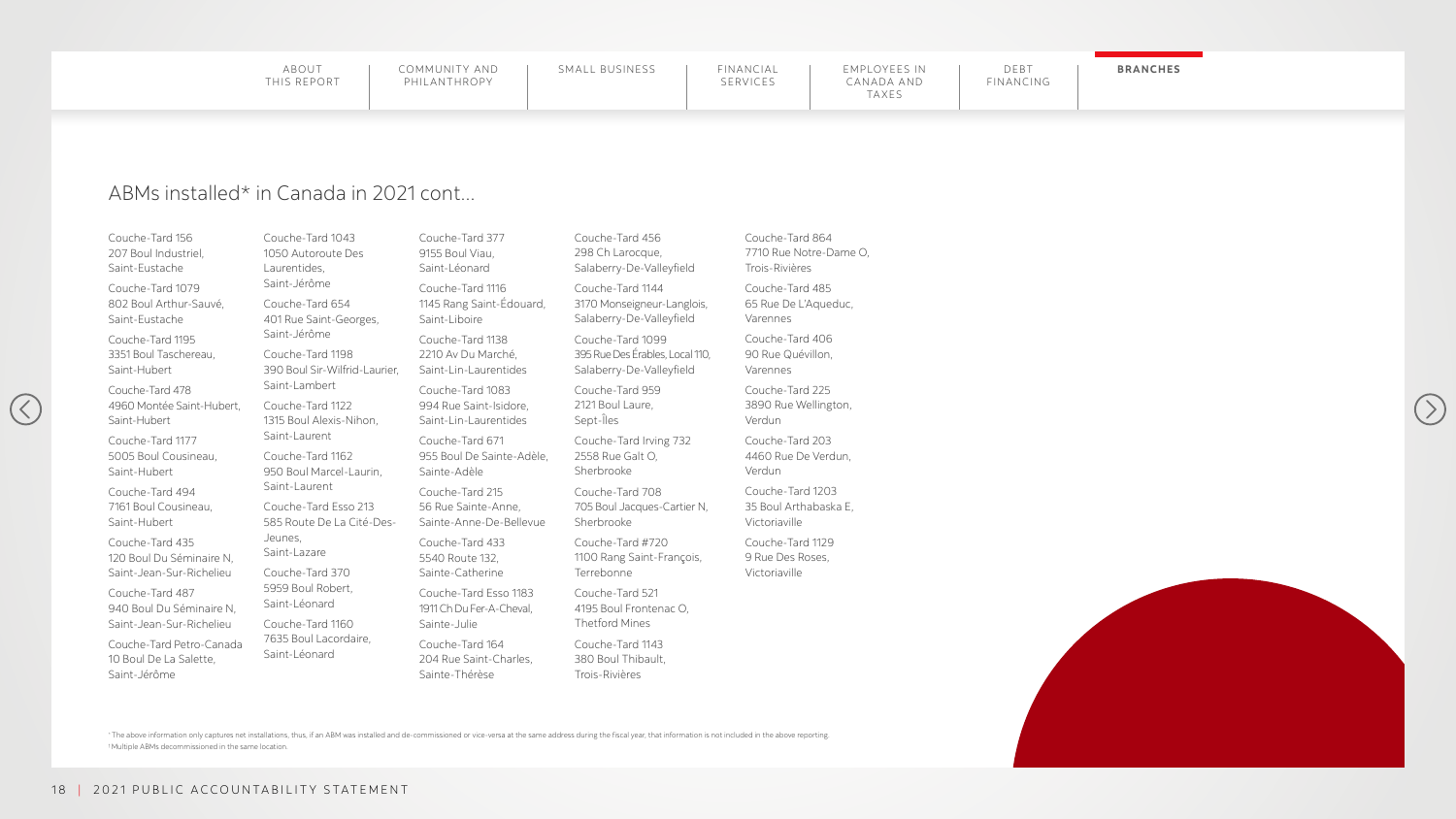## SERVICES

#### **BRANCHES**

## ABMs decommissioned\* in Canada in 2021

#### **ALBERTA**

Scotia West Edmonton Mall #3030 8882-170 St, Edmonton

Galaxy Red Deer #357 37400 Hwy #2, Red Deer

Edmonton Main† 10050 Jasper Ave, Edmonton

 $(\langle \rangle$ 

Cineplex N. Edmonton 14231 137th Ave NW, Edmonton

Cineplex Manning T.C. 15531 37 St NW, Edmonton

Cineplex Westhills 165 Stewart Green SW, Calgary

Cineplex BNS Rec Room 1725 99 St NW, Edmonton

Galaxy Sherwood Park 2020 Sherwood Dr, Sherwood Park

7-Eleven 2936 Radcliffe Dr SE, Calgary

BNS Cineplex East Hills 305 East Hills Blvd SE, Calgary

Galaxy Medicine Hat 3292 Dunmore Rd SE, Medicine Hat

Sunridge Spectrum 3142 2555 32nd St NE #400, Calgary

7-Eleven 50 3rd Ave SW, High River

7-Eleven 541 13 St N, Lethbridge

7-Eleven 580 Acadia Dr SE, Calgary

Cineplex Windermere 6151 Currents Dr NW, Edmonton

7-Eleven 6303 Bowness Rd NW, Calgary

Scotiabank Theatre Chinook 6455 Macleod Trail SW, Calgary

7-Eleven 6819 83rd St, Edmonton

Wagner Road 8509 Wagner Rd, Edmonton

Rec Room Deerfoot #1 901 64 Ave NE, Calgary

7-Eleven 9104 82 Ave NW, Edmonton

Cineplex Iron Mills 261055 Cross Iron Blvd Unit 528, Rockyview

The Rec Room West Edmonton 8882 170 St NW Unit M325, Edmonton

#### **BRITISH COLUMBIA**

Colossus- Langley 1405 20090 91A Ave, Langley

Lynn Valley† 1246 Lynn Valley Rd, North Vancouver

7-Eleven #37884 1398 W Broadway, Vancouver

Galaxy Cinemas Nanaimo 213-4750 Rutherford Rd, Nanaimo

Cineplex Park Royal Shopping Centre 3000 Park Royal S, West Vancouver

Cineplex Cinemas Dartmouth 145 Shubie Dr, **Dartmouth** 

Cineplex Abbotsford 3122 Mt Lehman Rd Unit J200, Abbotsford

Silvercity Victoria 3130 Trilicum Rd, Victoria

Lytton Branch 421 Main St, Lytton

BNS Cineplex Cinemas

452 SW Marine Dr, Vancouver

> Silvercity Metropolis 14 4700 Kingsway Ave, Burnaby

7-Eleven 556 Abbott St, Vancouver

\* The above information only captures net de-installations thus, if an ABM was installed and de-installed or vice-versa in the same location during the fiscal year, that information is not included in the above reporting. a location had three old ABMs de -installed and two new ABMs installed, the above report will only include the one net ABM de-installed. † Multiple ABMs decommissioned in the same location.

Cineplex Aberdeen Mall 700-1320 West Trans Canada Hwy, Kamloops

Pemberton Branch† 7433 Prospect St, Pemberton

7-Eleven 7986 120th St, Surrey

7-Eleven 8080 Williams Rd, Richmond

Cineplex International 88 W Pender St 3rd Floor, Vancouver

Cineplex Odeon Westshore 900 2945 Jacklin Rd, Langford

Scotiabank Theatre Vancouver 900 Burrard St, Vancouver

New Glenpark Village 1940 Kane Rd Unit 108, Kelowna

Galaxy Chilliwack 8249 Eagle Landing Pkwy Unit 226, Chilliwack

#### **MANITOBA**

7-Eleven 1131 Nairn Ave, Winnipeg

Winnipegosis Branch 1450 Main St, South Winnipeg

Silvercity St Vital 2402 160-1255 St Mary's Rd, Winnipeg

Cineplex Mcgillivray 2190 Mcgillivray Blvd, Winnipeg

7-Eleven 627 Ellice Ave, Winnipeg

Windsor Park Shopping Centre† 664 Elizabeth Rd, Winnipeg

Silvercity Polo Park 817 St James St, Winnipeg

#### **N E W F O U N D L A N D AND LABRADOR**

Avalon Mall Rec Room 48 Kenmount Rd Unit 2210, St. John's

Cineplex Cinemas Avalon M 48 Kenmount Rd, St. John's

#### **NEW BRUNSWICK**

Cineplex Cinemas Trinity 125 Trinity Dr, Moncton

Cineplex Fredericton 1381 Regent St, Fredericton

Cineplex Saint John 175 Mcallister Dr, Saint John

Cineplex Miramichi 2480 King George Hwy, Miramichi

Saint Stephen #3 35 Milltown Blvd, Saint Stephen

Cineplex Cinemas Dieppe 499 Paul St, Dieppe

#### **NOVA SCOTIA**

Cineplex Yarmouth 136 Starrs Rd, Yarmouth

Cineplex Cinemas Bayer's Lake 190 Chain Lake Dr, Halifax

Cineplex Cinemas Truro 20 Treaty Trail, Truro

Cineplex Cinemas Sydney 325 Prince St, Sydney

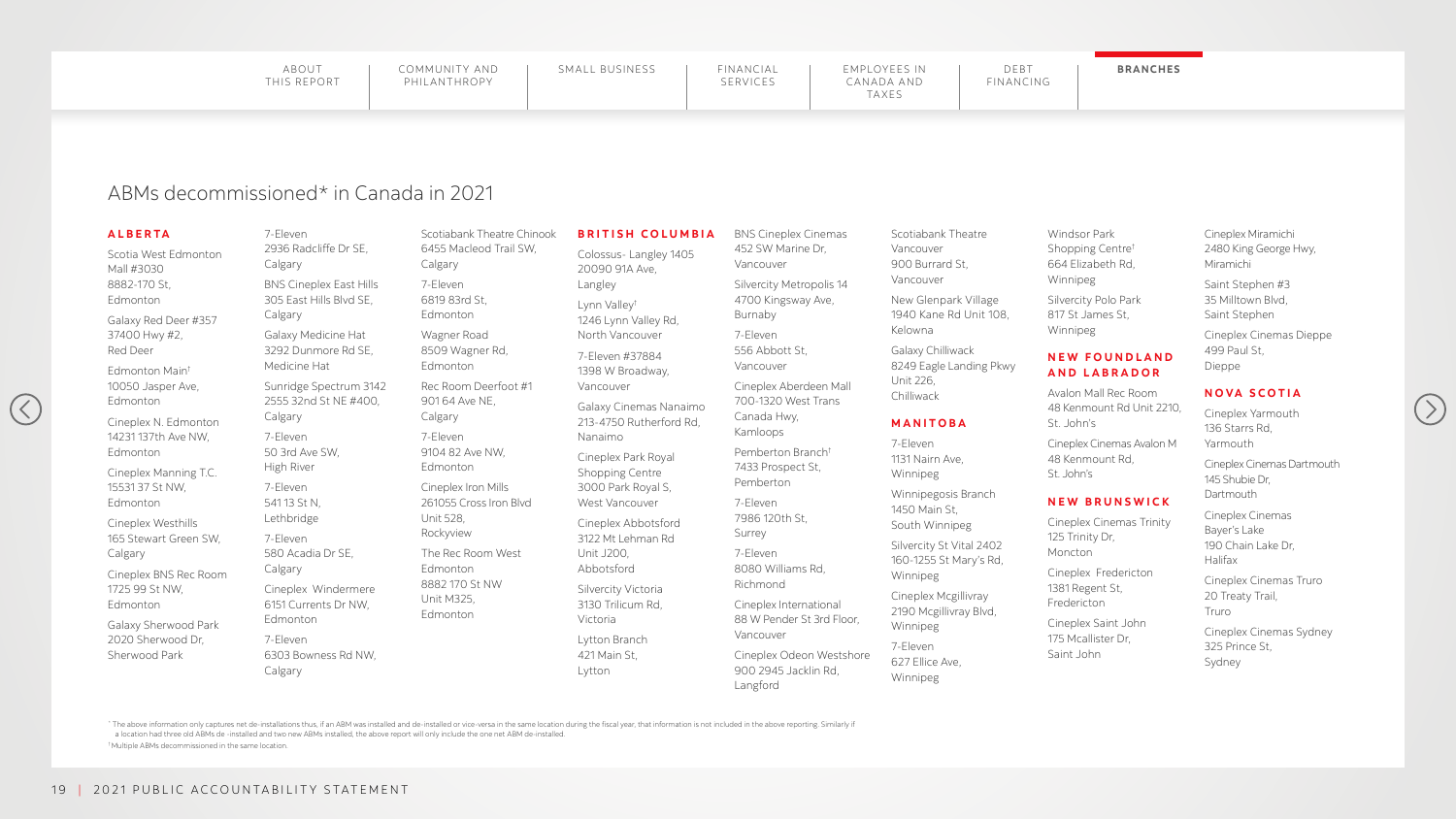| FINANCIAL<br>SERVICES | EMPLOYEES IN<br>CANADA AND<br>TAXES | DERT<br>FINANCING | <b>BRANCHES</b> |
|-----------------------|-------------------------------------|-------------------|-----------------|
|                       |                                     |                   |                 |

## ABMs decommissioned\* in Canada in 2021 cont...

Cineplex Parklane 5657 Spring Garden Rd, Halifax

Cineplex New Minas 8944 Commercial St, New Minas

#### **ONTARIO**

 $(\langle$ 

- Victoria Street† 1 Victoria St S Unit 2, Kitchener
- Yonge and Dundas 24 10 Dundas St E, Toronto

Square 1 Rec Room 100 City Centre Dr Unit 1-70, Mississauga

Pape and Gowan† 1002 Pape Ave,

Toronto Galaxy Owen Sound

1020 10th St W, Owen Sound

Queensway 7260 1025 The Queensway, Etobicoke

Queensway and Islington † 1037 The Queensway, Etobicoke

Courtney Park 16 110 Courtney Park Dr, Mississauga

> 1940 Eglinton Avenue East 1940 Eglinton Ave E, **Scarborough**

- Galaxy Cinemas Milton 1175 Maple Ave, Milton
- Cineplex Don Mills 12 Marie Labette Rd Unit B, Toronto

Silvercity Burlington Cinemas 1250 Brant St, Burlington

Cineplex Odeon Soutl 2214 Bank St, Ottawa

Cineplex Odeon Barrhaven 131 Riocan Ave, Barrhaven

Silvercity Yonge and Eg 2300 Yonge St, Toronto

Galaxy Cinemas Cornwall 1325 Second St E, Cornwall

> Silvercity Gloucester 2385 City Park Dr, Ottawa

**BNS Rec Room Roundh** 255 Bremner Blvd, Toronto

Cineplex Oshawa 1351 Grandview St N, Oshawa

BNS Cineplex Pickering 1355 Kingston Rd, Pickering

Galaxy Sarnia 1380 London Rd, Sarnia

Galaxy Belleville 160 Bell Blvd, Belleville

BNS Colossus Toronto 1651 Queen St E, Toronto

Masonville Rec Room 1680 Richmond St, London

Silvercity London 7422 1680 Richmond St, London

BNS Cineplex Markham VIP 179 Enterprise Blvd Suite 219, Markham

Silvercity Newmarket 740 18151 Yonge St, East Gwillimbury

Cineplex Cinemas Kitchener 225 Fairway Rd S, Kitchener

BNS Cineplex 19683 Seton Cr SE, Burlington

Winston Churchill 24 2081 Winston Park Dr, Oakville

Vanier† 211 Montreal Rd, Ottawa

Eglinton Town Centre 725 22 Lebovic Ave, Scarborough

7-Eleven 2330 Battleford Rd, Mississauga

Cineplex Ajax 248 Kingston Rd, Ajax

\* The above information only captures net de-installations thus, if an ABM was installed and de-installed or vice-versa in the same location during the fiscal year, that information is not included in the above reporting. a location had three old ABMs de -installed and two new ABMs installed, the above report will only include the one net ABM de-installed. † Multiple ABMs decommissioned in the same location.

|         | Scotiabank Theatre Toronto<br>259 Richmond St W,<br>Toronto      | Galaxy Peterborough<br>320 Water St,<br>Peterborough          |
|---------|------------------------------------------------------------------|---------------------------------------------------------------|
|         | Matheson Complex<br>2660 Matheson Blvd E<br>2nd Floor,           | Holiday Inn <sup>t</sup><br>327 Ontario St,<br>St. Catharines |
|         | Mississauga<br>Galaxy Sault Ste. Marie<br>293 Bay St,            | Silvercity Yorkdale 7406<br>3401 Dufferin St,<br>North York   |
| h Keys  | Sault Ste. Marie<br>Coliseum - Scarborough 740<br>300 Borough Dr | Silvercity Oakville<br>3531 Wyecroft Rd,<br>Oakville          |
| slinton | Unit 765,<br>Scarborough<br>Galaxy North Bay                     | Silvercity Sudbury 7429<br>355 Barrydowne Rd,<br>Sudbury      |
|         | 300 Lakeshore Dr,<br>North Bay                                   | Spadina and Lonsdale<br>416 Spadina Rd,                       |
| 74      | Coliseum Mississauga<br>742 309 Rathburn Rd W,<br>Mississauga    | Toronto<br>Stone Road Mall <sup>t</sup><br>435 Stone Rd W,    |
|         | Cineplex Odeon Devonshire<br>3100 Howard Ave,<br>Windsor         | Guelph<br>Galaxy Cinemas Guelph<br>485 Woodlawn Rd W,         |
| house   | <b>BNS Cineplex Lansdowne</b><br>325 Marche Way Unit 107,        | Guelph                                                        |
|         | Ottawa<br>Coliseum Ottawa 7424<br>3090 Carling Ave,              | Silvercity Windsor 7431<br>4611 Walker Rd,<br>Windsor         |
|         | Ottawa                                                           |                                                               |

Silvercity Brampton 7411 50 Great Lakes Dr, Brampton

Cineplex North Barrie 507 Cundles Rd E, Barrie

Cineplex Odeon Varsity City 55 Bloor St W, Toronto

Galaxy Waterloo 550 King St N, Waterloo

Galaxy Collingwood 6 Mountain Rd, Collingwood

Cineplex Gardiner's Road 626 Gardiner's Rd, Kingston

Convention Centre 6815 Stanley Ave, Niagara Falls

Galaxy Barrie 72 Commerce Park Dr, Barrie

Cineplex Odeon Westmount 755 Wonderland Rd S, London

Cineplex Niagara Square 7555 Montrose Rd, Niagara Falls

Galaxy Chatham 760 St Clair St, Chatham

Cineplex Morningside 785 Milner Ave, Scarborough

Silvercity Hamilton Cinemas 795 Paramount Dr, Stoney Creek

Galaxy Orangeville 85 Fifth Ave, Orangeville

Silvercity Thunder Bay 7 850 North May St, Thunder Bay

Silvercity Richmond Hill 8725 Yonge St, Richmond Hill

Galaxy Midland 9226 County Rd 93, RR #2, Box #52, Midland

Brookdale Mall 960-17 Brookdale Ave N, Cornwall

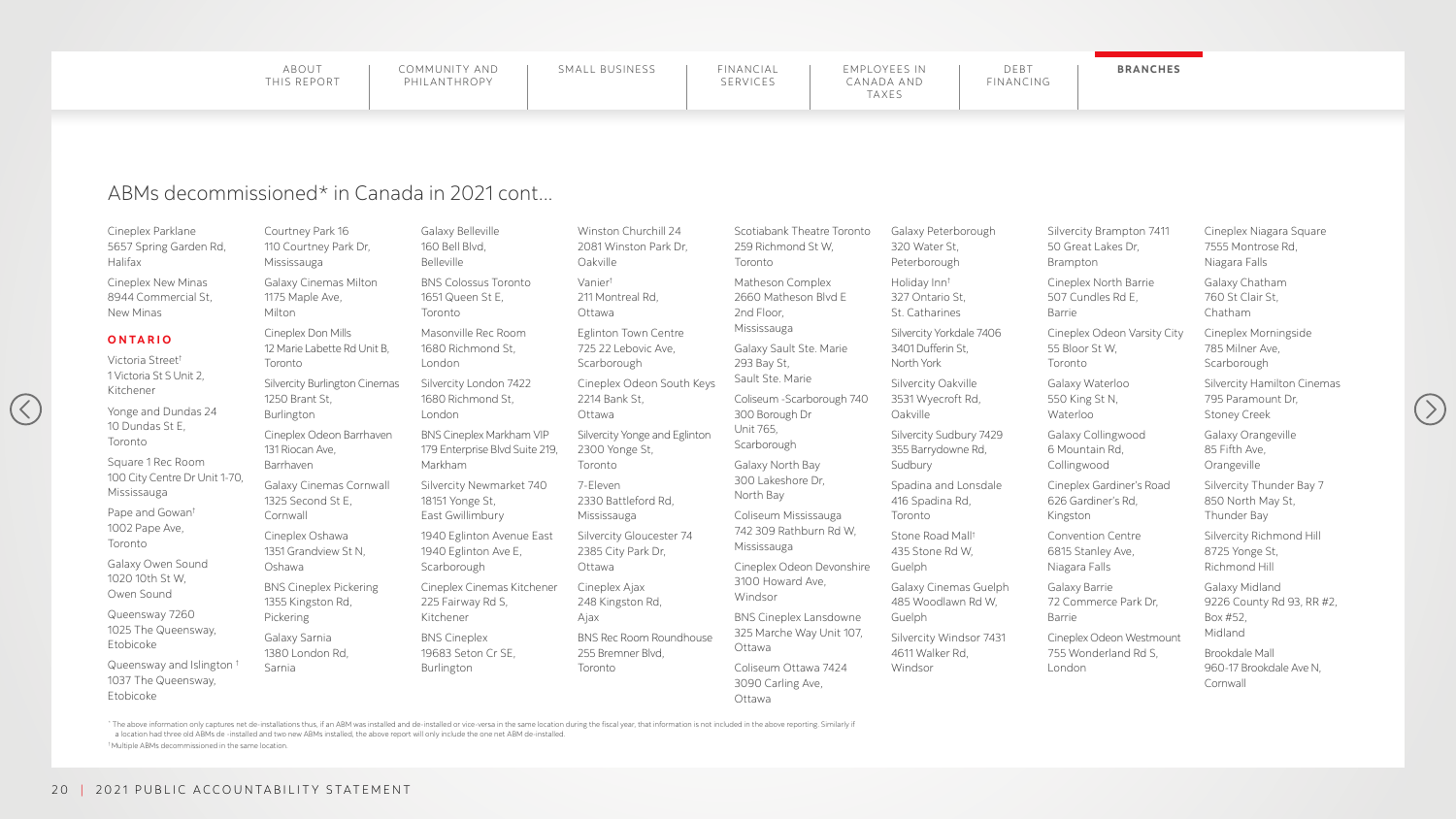## ABMs decommissioned\* in Canada in 2021 cont...

#### **PRINCE EDWARD ISLAND**

|  |  |  |  |  |  |  |  |  |  |  |  |  |  |  |  |  |  |  |  |  |  |  |  |  |  |  |  |  |  |  |  |  |  |  |  |  |  |  |  |  |  |  |  |  | <b>BRANCHES</b> |  |  |  |  |  |  |  |
|--|--|--|--|--|--|--|--|--|--|--|--|--|--|--|--|--|--|--|--|--|--|--|--|--|--|--|--|--|--|--|--|--|--|--|--|--|--|--|--|--|--|--|--|--|-----------------|--|--|--|--|--|--|--|
|  |  |  |  |  |  |  |  |  |  |  |  |  |  |  |  |  |  |  |  |  |  |  |  |  |  |  |  |  |  |  |  |  |  |  |  |  |  |  |  |  |  |  |  |  |                 |  |  |  |  |  |  |  |
|  |  |  |  |  |  |  |  |  |  |  |  |  |  |  |  |  |  |  |  |  |  |  |  |  |  |  |  |  |  |  |  |  |  |  |  |  |  |  |  |  |  |  |  |  |                 |  |  |  |  |  |  |  |
|  |  |  |  |  |  |  |  |  |  |  |  |  |  |  |  |  |  |  |  |  |  |  |  |  |  |  |  |  |  |  |  |  |  |  |  |  |  |  |  |  |  |  |  |  |                 |  |  |  |  |  |  |  |
|  |  |  |  |  |  |  |  |  |  |  |  |  |  |  |  |  |  |  |  |  |  |  |  |  |  |  |  |  |  |  |  |  |  |  |  |  |  |  |  |  |  |  |  |  |                 |  |  |  |  |  |  |  |
|  |  |  |  |  |  |  |  |  |  |  |  |  |  |  |  |  |  |  |  |  |  |  |  |  |  |  |  |  |  |  |  |  |  |  |  |  |  |  |  |  |  |  |  |  |                 |  |  |  |  |  |  |  |
|  |  |  |  |  |  |  |  |  |  |  |  |  |  |  |  |  |  |  |  |  |  |  |  |  |  |  |  |  |  |  |  |  |  |  |  |  |  |  |  |  |  |  |  |  |                 |  |  |  |  |  |  |  |
|  |  |  |  |  |  |  |  |  |  |  |  |  |  |  |  |  |  |  |  |  |  |  |  |  |  |  |  |  |  |  |  |  |  |  |  |  |  |  |  |  |  |  |  |  |                 |  |  |  |  |  |  |  |
|  |  |  |  |  |  |  |  |  |  |  |  |  |  |  |  |  |  |  |  |  |  |  |  |  |  |  |  |  |  |  |  |  |  |  |  |  |  |  |  |  |  |  |  |  |                 |  |  |  |  |  |  |  |
|  |  |  |  |  |  |  |  |  |  |  |  |  |  |  |  |  |  |  |  |  |  |  |  |  |  |  |  |  |  |  |  |  |  |  |  |  |  |  |  |  |  |  |  |  |                 |  |  |  |  |  |  |  |
|  |  |  |  |  |  |  |  |  |  |  |  |  |  |  |  |  |  |  |  |  |  |  |  |  |  |  |  |  |  |  |  |  |  |  |  |  |  |  |  |  |  |  |  |  |                 |  |  |  |  |  |  |  |
|  |  |  |  |  |  |  |  |  |  |  |  |  |  |  |  |  |  |  |  |  |  |  |  |  |  |  |  |  |  |  |  |  |  |  |  |  |  |  |  |  |  |  |  |  |                 |  |  |  |  |  |  |  |
|  |  |  |  |  |  |  |  |  |  |  |  |  |  |  |  |  |  |  |  |  |  |  |  |  |  |  |  |  |  |  |  |  |  |  |  |  |  |  |  |  |  |  |  |  |                 |  |  |  |  |  |  |  |
|  |  |  |  |  |  |  |  |  |  |  |  |  |  |  |  |  |  |  |  |  |  |  |  |  |  |  |  |  |  |  |  |  |  |  |  |  |  |  |  |  |  |  |  |  |                 |  |  |  |  |  |  |  |
|  |  |  |  |  |  |  |  |  |  |  |  |  |  |  |  |  |  |  |  |  |  |  |  |  |  |  |  |  |  |  |  |  |  |  |  |  |  |  |  |  |  |  |  |  |                 |  |  |  |  |  |  |  |
|  |  |  |  |  |  |  |  |  |  |  |  |  |  |  |  |  |  |  |  |  |  |  |  |  |  |  |  |  |  |  |  |  |  |  |  |  |  |  |  |  |  |  |  |  |                 |  |  |  |  |  |  |  |
|  |  |  |  |  |  |  |  |  |  |  |  |  |  |  |  |  |  |  |  |  |  |  |  |  |  |  |  |  |  |  |  |  |  |  |  |  |  |  |  |  |  |  |  |  |                 |  |  |  |  |  |  |  |
|  |  |  |  |  |  |  |  |  |  |  |  |  |  |  |  |  |  |  |  |  |  |  |  |  |  |  |  |  |  |  |  |  |  |  |  |  |  |  |  |  |  |  |  |  |                 |  |  |  |  |  |  |  |
|  |  |  |  |  |  |  |  |  |  |  |  |  |  |  |  |  |  |  |  |  |  |  |  |  |  |  |  |  |  |  |  |  |  |  |  |  |  |  |  |  |  |  |  |  |                 |  |  |  |  |  |  |  |
|  |  |  |  |  |  |  |  |  |  |  |  |  |  |  |  |  |  |  |  |  |  |  |  |  |  |  |  |  |  |  |  |  |  |  |  |  |  |  |  |  |  |  |  |  |                 |  |  |  |  |  |  |  |
|  |  |  |  |  |  |  |  |  |  |  |  |  |  |  |  |  |  |  |  |  |  |  |  |  |  |  |  |  |  |  |  |  |  |  |  |  |  |  |  |  |  |  |  |  |                 |  |  |  |  |  |  |  |
|  |  |  |  |  |  |  |  |  |  |  |  |  |  |  |  |  |  |  |  |  |  |  |  |  |  |  |  |  |  |  |  |  |  |  |  |  |  |  |  |  |  |  |  |  |                 |  |  |  |  |  |  |  |
|  |  |  |  |  |  |  |  |  |  |  |  |  |  |  |  |  |  |  |  |  |  |  |  |  |  |  |  |  |  |  |  |  |  |  |  |  |  |  |  |  |  |  |  |  |                 |  |  |  |  |  |  |  |
|  |  |  |  |  |  |  |  |  |  |  |  |  |  |  |  |  |  |  |  |  |  |  |  |  |  |  |  |  |  |  |  |  |  |  |  |  |  |  |  |  |  |  |  |  |                 |  |  |  |  |  |  |  |
|  |  |  |  |  |  |  |  |  |  |  |  |  |  |  |  |  |  |  |  |  |  |  |  |  |  |  |  |  |  |  |  |  |  |  |  |  |  |  |  |  |  |  |  |  |                 |  |  |  |  |  |  |  |
|  |  |  |  |  |  |  |  |  |  |  |  |  |  |  |  |  |  |  |  |  |  |  |  |  |  |  |  |  |  |  |  |  |  |  |  |  |  |  |  |  |  |  |  |  |                 |  |  |  |  |  |  |  |
|  |  |  |  |  |  |  |  |  |  |  |  |  |  |  |  |  |  |  |  |  |  |  |  |  |  |  |  |  |  |  |  |  |  |  |  |  |  |  |  |  |  |  |  |  |                 |  |  |  |  |  |  |  |
|  |  |  |  |  |  |  |  |  |  |  |  |  |  |  |  |  |  |  |  |  |  |  |  |  |  |  |  |  |  |  |  |  |  |  |  |  |  |  |  |  |  |  |  |  |                 |  |  |  |  |  |  |  |
|  |  |  |  |  |  |  |  |  |  |  |  |  |  |  |  |  |  |  |  |  |  |  |  |  |  |  |  |  |  |  |  |  |  |  |  |  |  |  |  |  |  |  |  |  |                 |  |  |  |  |  |  |  |
|  |  |  |  |  |  |  |  |  |  |  |  |  |  |  |  |  |  |  |  |  |  |  |  |  |  |  |  |  |  |  |  |  |  |  |  |  |  |  |  |  |  |  |  |  |                 |  |  |  |  |  |  |  |
|  |  |  |  |  |  |  |  |  |  |  |  |  |  |  |  |  |  |  |  |  |  |  |  |  |  |  |  |  |  |  |  |  |  |  |  |  |  |  |  |  |  |  |  |  |                 |  |  |  |  |  |  |  |
|  |  |  |  |  |  |  |  |  |  |  |  |  |  |  |  |  |  |  |  |  |  |  |  |  |  |  |  |  |  |  |  |  |  |  |  |  |  |  |  |  |  |  |  |  |                 |  |  |  |  |  |  |  |
|  |  |  |  |  |  |  |  |  |  |  |  |  |  |  |  |  |  |  |  |  |  |  |  |  |  |  |  |  |  |  |  |  |  |  |  |  |  |  |  |  |  |  |  |  |                 |  |  |  |  |  |  |  |
|  |  |  |  |  |  |  |  |  |  |  |  |  |  |  |  |  |  |  |  |  |  |  |  |  |  |  |  |  |  |  |  |  |  |  |  |  |  |  |  |  |  |  |  |  |                 |  |  |  |  |  |  |  |
|  |  |  |  |  |  |  |  |  |  |  |  |  |  |  |  |  |  |  |  |  |  |  |  |  |  |  |  |  |  |  |  |  |  |  |  |  |  |  |  |  |  |  |  |  |                 |  |  |  |  |  |  |  |
|  |  |  |  |  |  |  |  |  |  |  |  |  |  |  |  |  |  |  |  |  |  |  |  |  |  |  |  |  |  |  |  |  |  |  |  |  |  |  |  |  |  |  |  |  |                 |  |  |  |  |  |  |  |
|  |  |  |  |  |  |  |  |  |  |  |  |  |  |  |  |  |  |  |  |  |  |  |  |  |  |  |  |  |  |  |  |  |  |  |  |  |  |  |  |  |  |  |  |  |                 |  |  |  |  |  |  |  |
|  |  |  |  |  |  |  |  |  |  |  |  |  |  |  |  |  |  |  |  |  |  |  |  |  |  |  |  |  |  |  |  |  |  |  |  |  |  |  |  |  |  |  |  |  |                 |  |  |  |  |  |  |  |
|  |  |  |  |  |  |  |  |  |  |  |  |  |  |  |  |  |  |  |  |  |  |  |  |  |  |  |  |  |  |  |  |  |  |  |  |  |  |  |  |  |  |  |  |  |                 |  |  |  |  |  |  |  |
|  |  |  |  |  |  |  |  |  |  |  |  |  |  |  |  |  |  |  |  |  |  |  |  |  |  |  |  |  |  |  |  |  |  |  |  |  |  |  |  |  |  |  |  |  |                 |  |  |  |  |  |  |  |
|  |  |  |  |  |  |  |  |  |  |  |  |  |  |  |  |  |  |  |  |  |  |  |  |  |  |  |  |  |  |  |  |  |  |  |  |  |  |  |  |  |  |  |  |  |                 |  |  |  |  |  |  |  |
|  |  |  |  |  |  |  |  |  |  |  |  |  |  |  |  |  |  |  |  |  |  |  |  |  |  |  |  |  |  |  |  |  |  |  |  |  |  |  |  |  |  |  |  |  |                 |  |  |  |  |  |  |  |





Cineplex Charlottetown 670 University Ave, West Royalty

#### **QUÉBEC**

 $\left($ 

Silvercity Star Cite Hull 115 Boul Du Plateau, Hull

Cineplex Sainte-Foy 1200 Boul Duplessis, Sainte-Foy

Couche-Tard Bdct0407 1221 Ch Chambly, Longueuil

Couche-Tard Bdct0909 170 Rue Des Champs-Élysées, Saguenay

Couche-Tard 328 2015 Rue Rachel E, Montréal

Colossus Laval 9408 2800 Av Du Cosmodôme, Laval

Colisée Kirkland 9407 3200 Rue Jean Yves, Kirkland

Provi-Soir Bdps0403 333 Av Du Président-Kennedy, Montréal

660 Sainte-Catherine # 3 660 Rue Sainte-Catherine O, Montréal

\* The above information only captures net de-installations thus, if an ABM was installed and de-installed or vice-versa in the same location during the fiscal year, that information is not included in the above reporting. a location had three old ABMs de -installed and two new ABMs installed, the above report will only include the one net ABM de-installed. † Multiple ABMs decommissioned in the same location.

Cineplex Beauport 825 Rue Clémenceau, Beauport

Cineplex Odeon Brossard C 9350 Boul Leduc, Brossard

Scotiabank Theatre Montréal 977 Rue Sainte-Catherine O, Montréal

#### **SASKATCHEWAN**

Galaxy Prince Albert 2995 2nd Ave W Unit 1C, Prince Albert

Galaxy Cinemas Saskatoon 347 2nd Ave, Saskatoon

Galaxy Regina 420 Mccarthy Blvd N Unit 26, Regina

#### **YUKON**

Whitehorse† 212 Main St, Whitehorse